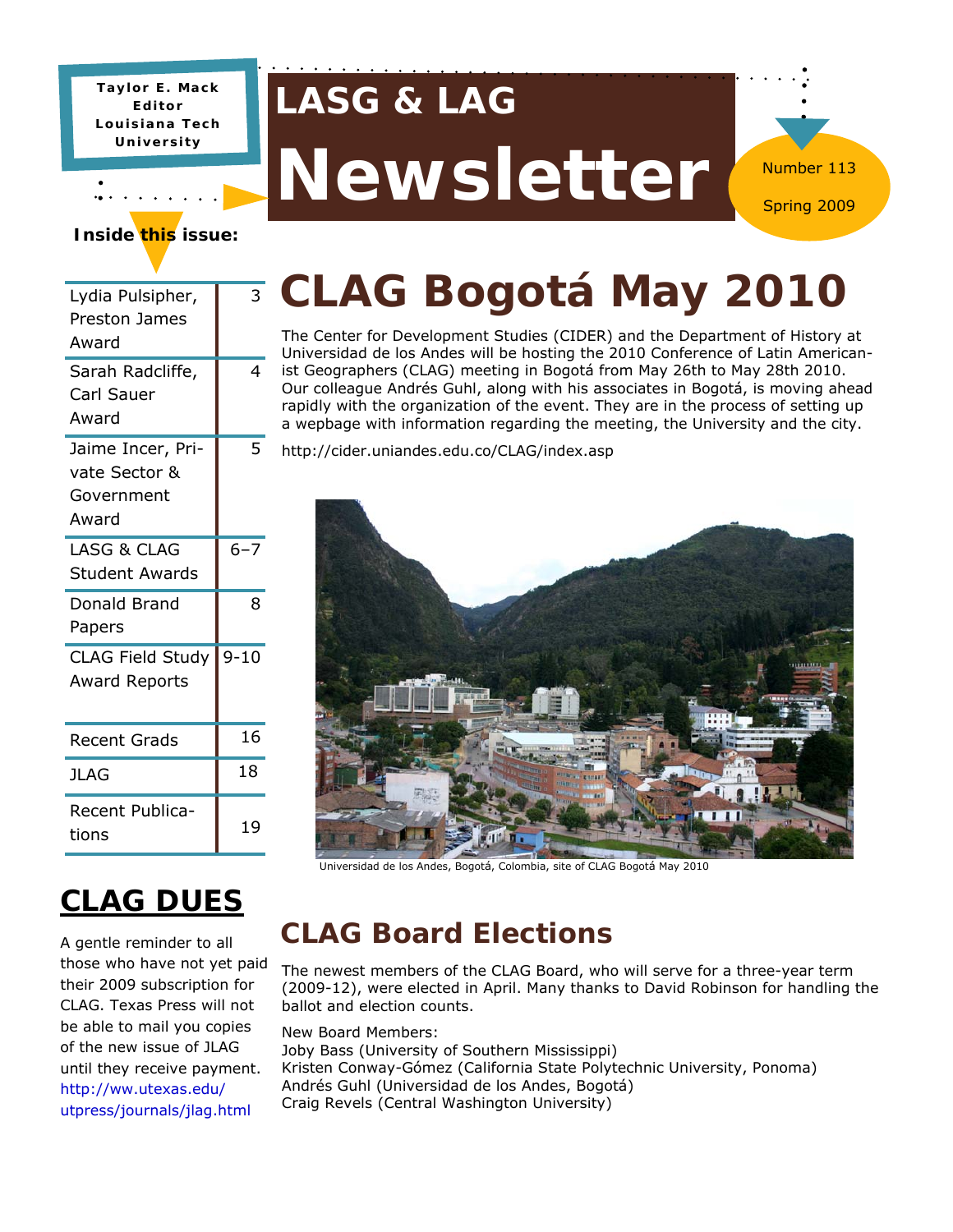## **Letter from the CLAG Chair**

As spring finally arrives to the Front Range, I'm reminded of how much our members and Board members drive CLAG as an organization. On that note, I want to extend a hearty thanks to Ines Miyares (CUNY - Hunter), our out-going Treasurer for CLAG. She has worked diligently for and with CLAG members, as both our past Executive Director and as Treasurer, and we're on solid financial ground. The new incoming Treasurer is Daniel Klooster (Latin American Studies, University of Redlands, CA), already a presence at our meetings and in the larger Latin Americanist geography literature, and I hope you'll welcome him just as you thank Ines for her years of service to CLAG.

This latest newsletter assembles and announces the latest crop of awards given out by the organization for distinguished scholarship, celebrating eminent careers, and recognizing student field and paper awards. The range of work being performed by Latin Americanist geographers is truly impressive, and we are now in a position to recognize the latest generation in a real, substantive way. In short, we hope to offer continued and generous funding for the excellent proposals we are receiving from a new generation of graduate students.

Andrés Guhl (Universidad de los Andes) has announced the dates of the next CLAG meeting, May 26-28 2010, to be held in Bogota, Colombia. We enter 2009 on the heels of a recent and successful conference in Granada, Nicaragua. All is seemingly well. Some recent discussion on the CLAGnete-mail list-serve, however, has highlighted areas where we have to be vigilant: Our CLAG Board members and officers should, in theory and ideally, reflect the general composition of our membership. Or, as the agent provocateur in this case put it, "where are all the women?" While David has done an admirable job of diversifying the editorial board of the Journal of Latin American Geography, the same cannot always be said of our general Board Members. We have some work to do, some connections to make or re-establish, before the active and leading members of our organization reflect that full diversity.

I look forward to working with a new batch of Board Members starting this July 1, 2009, and continuing with the overall development of our organization. I hope to see most of you in D.C. during the next AAG meetings.

Eric Perramond, CLAG Chair 2008-10 Associate Professor, on sabbatical 2009-10 Southwest Studies & Environmental Programs Hulbert Center, The Colorado College 14 East Cache La Poudre, Colorado Springs CO 80903

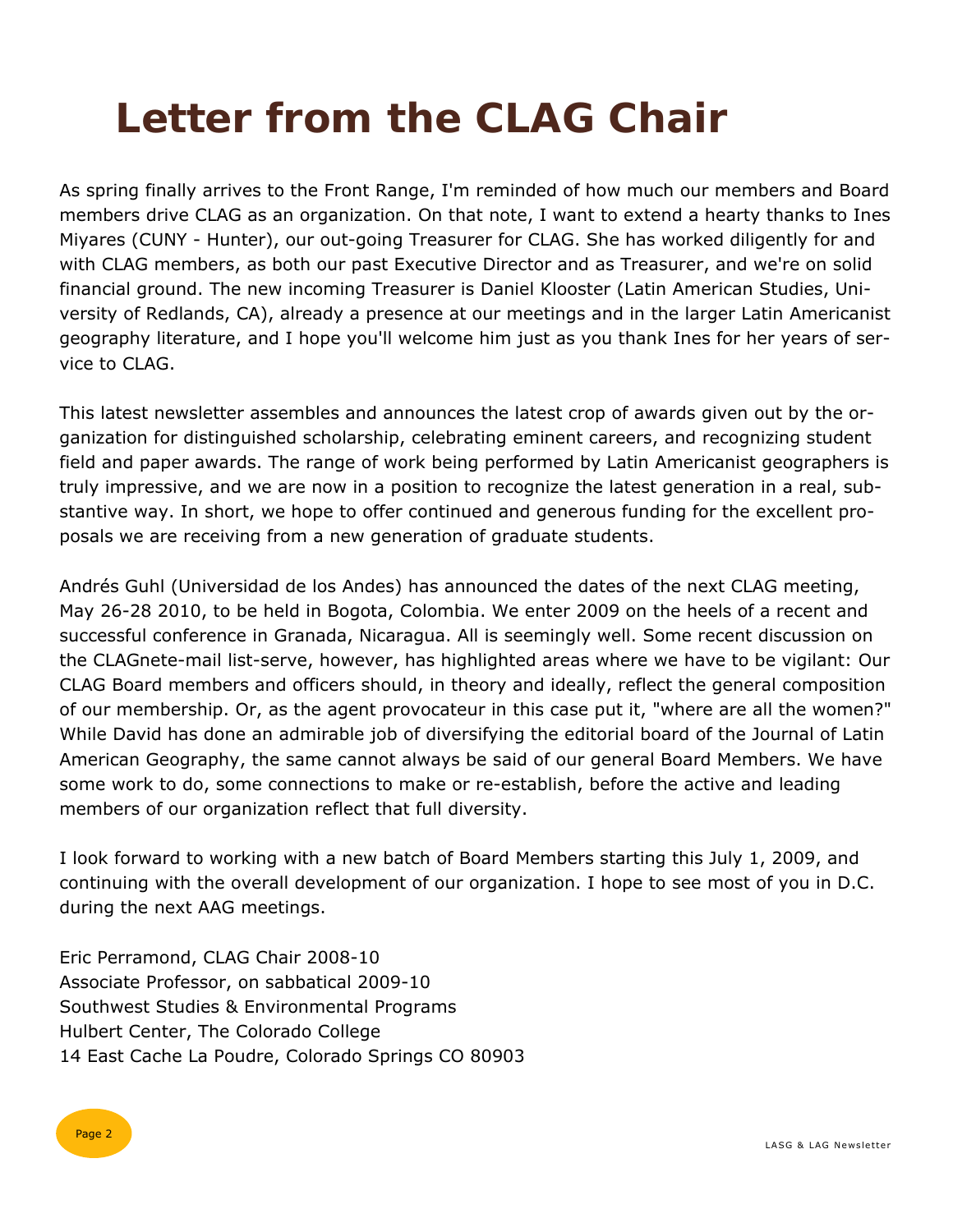## **Dr. Lydia Mihelic Pulsipher**

## **Preston E. James Eminent Latin Americanist Career Award, 2008**

Dr. Pulsipher's accomplishments have been primarily in the field of Caribbean scholarship. Her most notable work, for our purposes as a Latin Americanist organization, has been the excellent Montserrat scholarship - delving into both livelihoods and natural hazards. She has also been one of the few "public scholars" in Caribeean geography circles: she contributed as an editor to the special volume "Seeds of Change" and to the exhibit of the same name at the Smithsonian Institution.

What is just as impressive is the variety of both thematic approach (feminist, field-based, geoarchaeological) and substantive topics (Slovenia, Montserrat, feminist geography and education) that Dr. Pulsipher has addressed, so far, in her career. She has also contributed to the larger discipline of geography as a board member for several journals, as an author of a prominent world regional textbook, and as a commentator on the difficulty of life-long professional development during a career in our discipline. Her record of excellence started early, as a member of Phi Beta Kappa, and has continued throughout, as she was recently named "mentor of the year" by the National Council on Geographic Education in November of 2005.

Her contributions to human ecology, biogeography, and landscape archaeology have been significant. She is also one of the few I know who has combined all three successfully as a scholar of the Caribbean and its multiple, complex, and island cultures. From 1973 until 1995 she was involved in yearly fieldwork at the Galways Estate until a volcano erupted above the site. Her work has been funded by the Wenner Gren Foundation, Smithsonian Institution, National Endowment of the Humanities, Earthwatch, and the John Carter Brown Library. In addition to her research in human ecology and cultural geography she is also the author of a successful world geography textbook. Co-authored with her son, Alex Pulsipher, the book World Regional Geography: Global Patterns, Local Lives is in its 4<sup>th</sup> edition and is used in 200 universities.

It is our pleasure to recognize her excellent work and career with the Preston James Award.

Eric Perramond, CLAG Chair

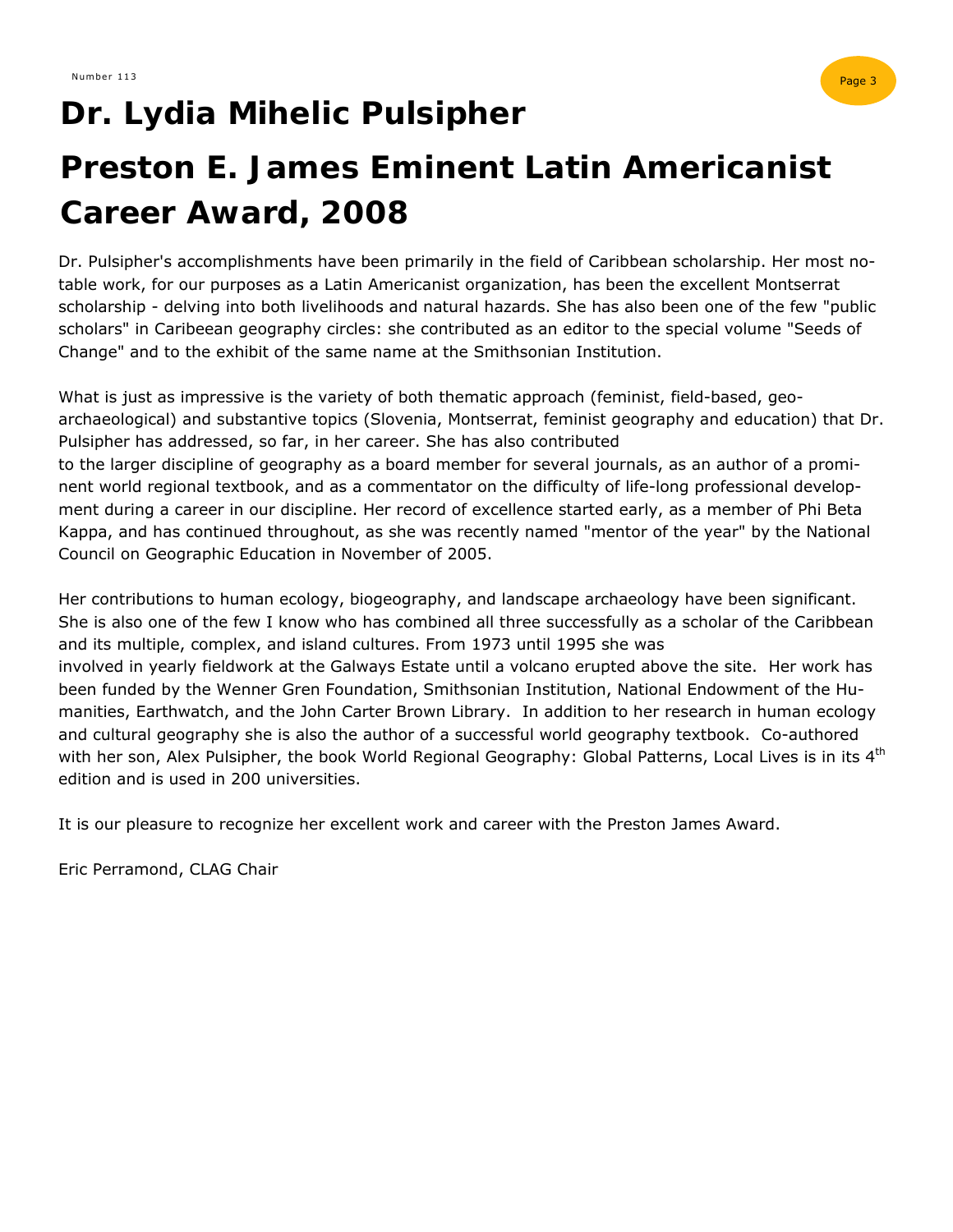## **Dr. Sarah A. Radcliffe**

### **Carl O. Saur Distinguished Scholarship Award, 2008**

I am honored to present for the Carl Sauer Award of the Conference of Latin Americanist Geographers to Dr. Sarah A. Radcliffe. The Sauer Award is "[g]iven in recognition for a corpus of important published work or other significant contribution towards Latin American geography. Recipients will be scholars who are leading authorities in specific research topics and geographic areas of Latin America. Recipients could also be scholars whose research has made significant advancements towards fostering understanding of Latin America to a broader audience." By any measure one chooses to use, Sarah Radcliffe's career captures the spirit and intent of the Sauer Award. Her contributions to Latin American Geography over the past two decades have been -- and continue to be -- remarkable, vital and influential.

Currently, Sarah Radcliffe is a Senior Lecturer in Latin American Geography at the University of Cambridge, where she has taught since 1995, and a Fellow at New Hall, Cambridge. She has been a visiting scholar at FLACSO in Quito and IEP in Lima, and is/has been the principal investigator for major grants investigating Andean indigenous and/or transnational communities. In these various capacities, she has mentored promising young scholars and promoted cross-disciplinary and transnational dialogues among scholars of, and in, Latin America. In addition to some sixty articles, reviews and chapters in leading outlets, Sarah has published four books on important aspects of Latin American development, one of which (not included in this count) she insisted be published in Spanish in Latin America. In the best academic spirit, she is a mentor and collaborator; co-editing and/or co-authoring three of the aforementioned books. In the most recent book, Sarah shares authorship with two junior scholars whom she has mentored. She is currently working on a single-authored book manuscript addressing the fractured nature of Andean development especially with regard to indigenous women. This book promises to have lasting impact on the way scholars view and analyze processes of nationalism and development in Latin America and possibly beyond.

Although not a member of CLAG (the membership of which is heavily Americas-based), Sarah Radcliffe has served on the editorial board of CLAG's *Journal of Latin American Geography* and the boards of CLAG's counterparts in the UK – that is, the Institute of Latin American Studies and the Society of Latin American Studies. Her editorial service to the Latin American scholarly community is significant. She has held editorial appointments, in addition to *JLAG,* with the *Bulletin of Latin American Research, Latin American Research Review,* and the *Journal of Latin American Studies*. Dr. Radcliffe's additional editorial service at such high-ranking journals as *Progress in Human Geography*, *Journal of Development Studies, Nations and Nationalism, and Environment and Planning A* has advanced understandings of Latin American geography for broader scholarly audiences both within and beyond the discipline of geography.

Notwithstanding, the importance of Dr. Radcliffe's scholarly contributions to Latin American development studies cannot be overstated. Many would argue that she has set a new standard for the integration of empirical research and theoretical analysis in Latin American human geography. The powerful theorizing that characterizes Sarah Radcliffe's work is soundly grounded in the empirical reality of contemporary Latin America -- the Andean countries of Ecuador, Peru and Bolivia in particular. Sarah's fieldwork is rigorous and built on relationships nurtured over many years of collaboration with Latin American scholars, development practitioners, and indigenous peoples. As a result, her meticulous case studies of nationalism, identity, gender, disenfranchisement, and indigenous politics not only inform but advance the rich heritage of development theory in Latin America. Sarah's ground-level case studies in Ecuador, Peru and Bolivia, for example, throw into sharp relief the importance of women's agency in indigenous politics and national development. Heretofore, the role of Andean women and indigenous peoples in general tended to be essentialized, if not ignored. This work -- a melding of sophisticated social theory and fine-grained cultural analysis -- has inspired and enriched the contributions of researchers in Europe, the US, Canada and Latin America (myself included) to the scholarship of Andean America. In these ways, she has made a lasting contribution to the way Latin Americanist scholars approach the study of nationalism and devel-

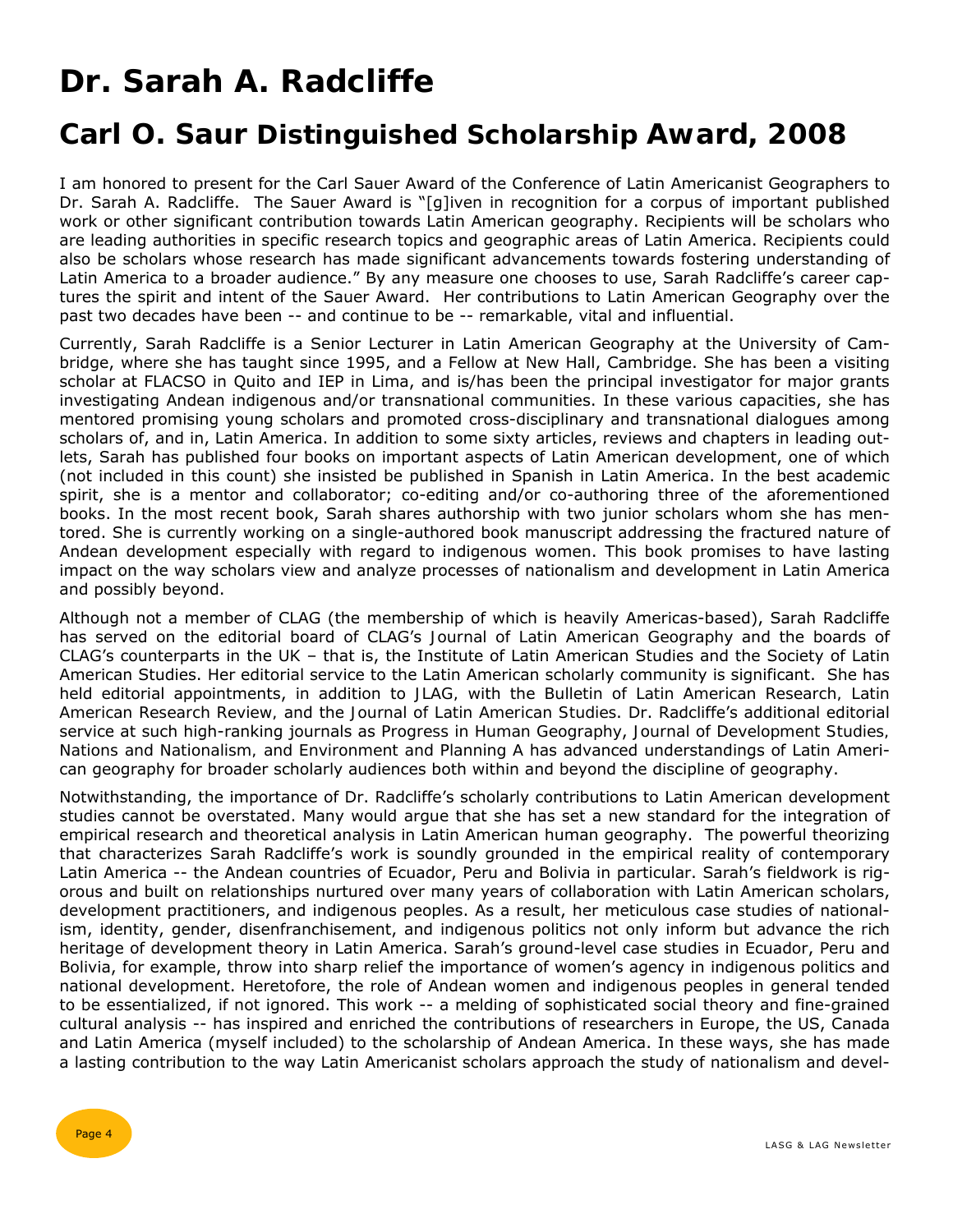#### **Dr. Sarah A. Radcliffe**



#### **Carl O. Saur Distinguished Scholarship Award, 2008, continued**

opment. The combination of powerful theorizing and rigorous empiricism that is the hallmark of Sarah Radcliffe's scholarship promises to shape key debates in human geography and development studies in Latin America for years to come.

To conclude, Sarah Radcliffe is held in the highest regard not only by fellow Latin Americanist geographers, but Latin Americanist scholars in diverse disciplines. She is a creative thinker whose work identifies, challenges and advances the most salient development issues in the region. She is a Latin Americanist geographer who feels strongly that her work positively impact the lives of the individuals whose life experiences inform her work. Indeed, she is a Latin Americanist geographer in the truest and finest sense.

Sincerely,

Maureen Hays-Mitchell

### **Jaime Incer Barquero**

### **Private Sector and Government Award, 2008**

Pensando bien el asunto, creo que la única palabra que puedo usar para describir al ganador de nuestro Premio del Sector Privado y Gubernamental de este año es "polifacético"!; Es decir, que ha tenido muchísimos roles en el desarrollo de la

conservación, geografía y desarrollo institucional en su país natal. Tan ecuménico es en sus labores que no es sorprendente que sea conocido como "el Von Humboldt de Nicaragua." Este señor se graduó especializándose en farmacia y química en la Universidad Autónoma de León, luego complete su estudios de graduado en la Universidad de Michigan, obteniendo una maestría en Ciencias Biológicas en1963.

Como académico ha servido como profesor visitante en la Universidad Estatal de Louisiana y tambien en Berkeley, California, apoyado por la Fundación Fulbright. Fue decano de Humanidades y Ciencias en la Universidad Centro

Americano de Managua y trabajó como Director de la nueva Escuela de Recursos Naturales que él estableció en la misma universidad en 1974. Con apoyo financiero del Banco Central de Nicaragua y asistencia técnica de la FAO, estableció el Parque Volcán Masaya—el primer parque nacional de Nicaragua.

Durante la presidencia de Violeta Chamorro —el Gobierno de Reconciliación—sirvió entre 1990 y 1994 como Ministro de Medio Ambiente, estableciendo las reservas naturales en Bosawás e Indio Maíz, dos de las zonas selváticas más grandes de su país. Su trabajo sobre la Estrategia Nacional para el Desarrollo Sostenible de Nicaragua, aprobado por el Consejo Nacional de Desarrollo, conllevó a la aprobación de la ley 217 —la Ley General del Medio Ambiente y de los Recursos Naturales de Nicaragua. Gracias a sus esfuerzos persistentes, algo más del 18 por ciento del territorio nicaraguense ya está protegido dentro de una red de reservas que forman un enlace clave en la evolución del Corredor Biológico Mesoamericano. Es decir que su impacto esta inscrito en el mismo paisaje nacional. Más aún, su asistencia intelectual y operacional y su estimulo a una multitud de ONGs destinadas al buen manejo de las áreas protegidas, ha proveído modelos no solamente para Centro América, sino para América Latina en general. Pocas son las personas que han llegado al nivel ministerial y pueden relacionarse con tanta humildad con los cam-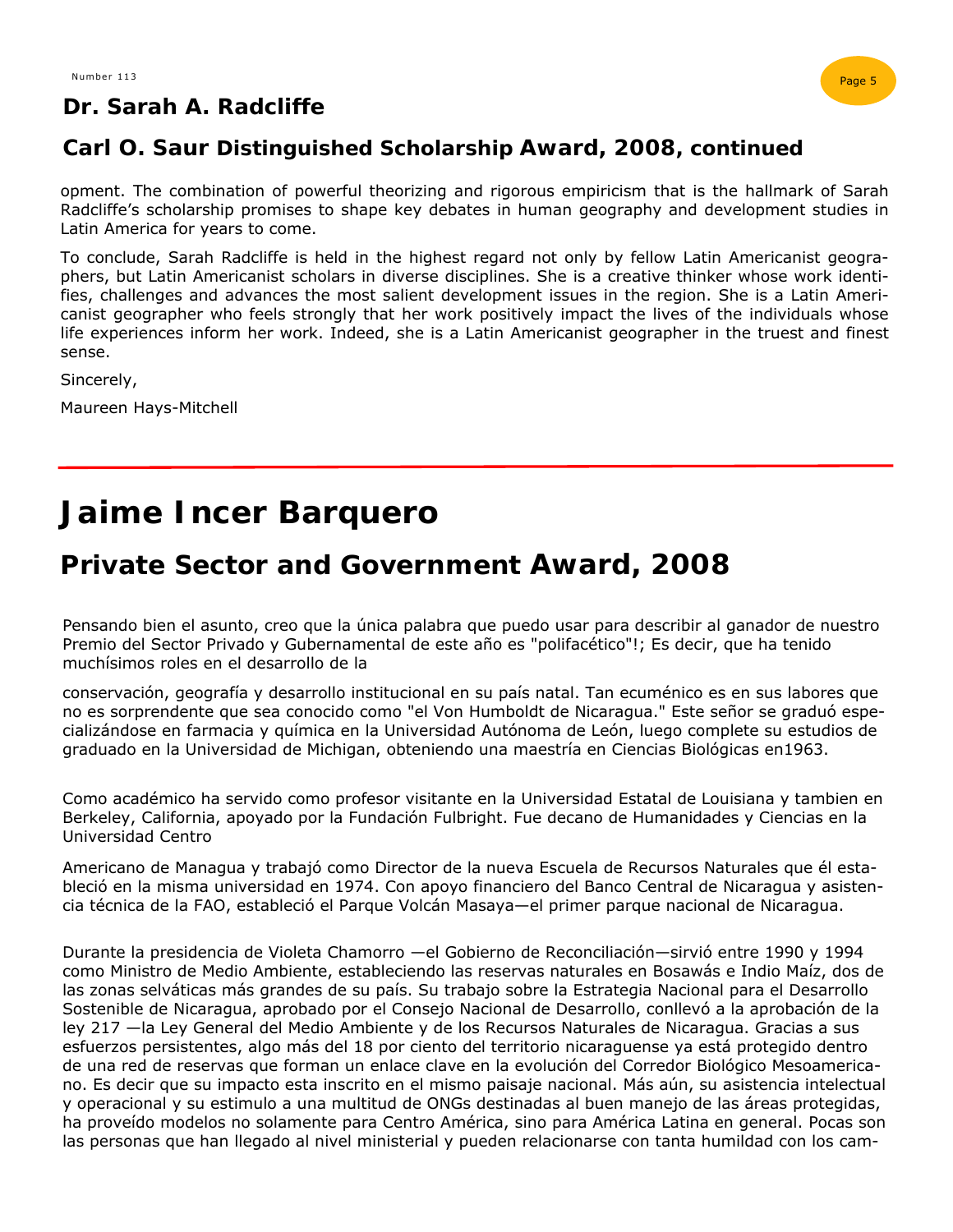#### **Jaime Incer Barquero**

#### **Private Sector and Government Award, 2008, continued**

pesinos en sus reuniones de campo sobre el desarrollo local y regional, sutilmente enseñándolos sobre las perspectivas ecológicas y métodos de análisis, favoreciendo siempre el intercambio de conocimientos—es decir, aprendiendo en su turno de las experiencias autóctonas.

El sirve actualmente como Presidente de la Academia Nicaraguense de Geografía e Historia, y Presidente de la Fundación Nicaraguense para el Desarrollo Sustentable y Vice-Presidente de la Fundación Nicaragüense para la Conservación de la Naturaleza. Ha sido nombrado por el Presidente Ortega Asesor Principal de Asuntos Ambientales para el Canal Interoceánico, y también ha iniciado, con un modesto manual de 600 paginas, una reforma nacional de la educación científica a nivel de secundaria. Por esto y mucho mas, es que nuestro amigo es tan bien conocido en Nicaragua con su multitud de publicaciones—textos escolares y estudios científicos—y su programa de televisión cada viernes, impartiendo sus experiencias y esperanzas para el desarrollo ecológico-balanceado de su país.

Como es de esperar, el maestro ha recibido no solamente el premio Packard de la Unión Mundial de Conservación en 2004 y el prestigioso Premio Buffet de la Nacional Geographic en el ano 2006, sino también la Medalla de Honor en Oro de la Asamblea Nacional de Nicaragua en 2007.

Entonces, es un privilegio, en nombre de todos los miembros de la Conferencia de Geógrafos Latinoamericanistas, conceder al "sabio de Nicaragua" -- nuestro Premio del Sector Privado y Gubernamental.

David J. Robinson Dellplain Professor of Latin American Geography, Syracuse University Executive Director, CLAG

### **2009 LASG Student Field Study Awards**

Masters level: **Zoe Pearson**, The Ohio State University, "Oil, Conflict and Territory in Yasuní National Park, Ecuador."

PhD level: **Brittany Davis**, University of Arizona, "Unintended Ecologies of Marine Protection: Exploring Livelihood Adaptations and Ecological Outcomes in Útila, Honduras."

Thank you to the selection committee: **Sarah Blue**, Northern Illinois University **Kristen Conway-Gomez**, California State Polytechnic University **Alexandra Ponette-González**, University of Texas at Austin (effective 1 September 2009) Chair: **Claudia Radel**, Utah State University

Thank you as well to all others who also volunteered to serve on the selection committee if needed.

**Claudia Radel**, Utah State University, claudia.radel@usu.edu

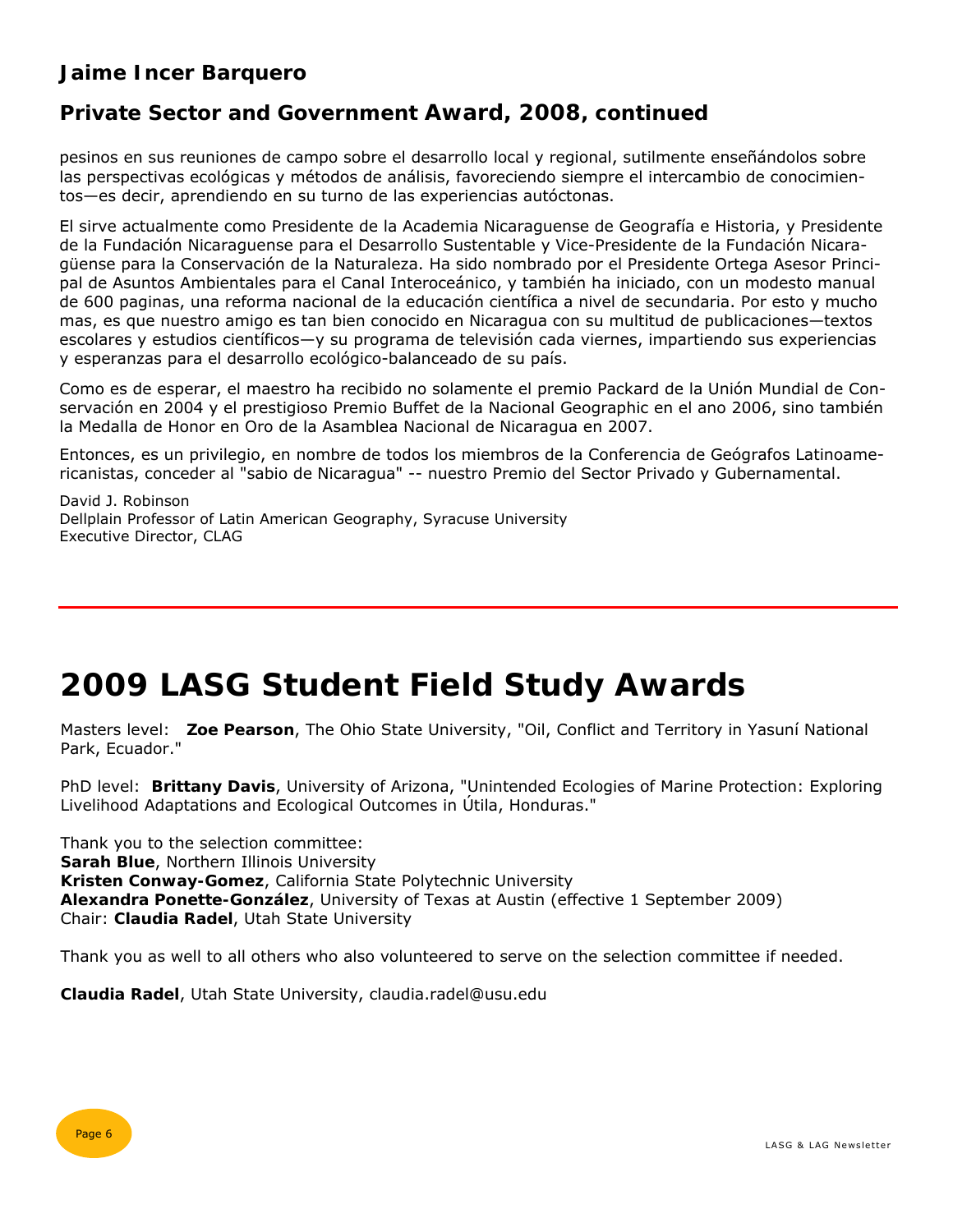## **CLAG Field Study Awards 2009**

PhD Level - \$1000 each

**Andrew M. Hilburn**, University of Kansas, Mapping the Subjectivities of Waste management and Agrarian Reform in the Tehuacán Valley, Puebla, Mexico. Coxcatlán, Puebla, México.

**David Tecklin**, University of Arizona, Private Environmental Governance in Chile: conflict and adaptive institution building for fish, forests and water. Santiago, Valdivia, Puerto Montt, Chile.

Master's Level - \$500

**Tammy Elwell**, University of California at Santa Bárbara, The Chilean State's Response to Mapuche Territorial Demands. Temuko, Chile.

## **CLAG Student Travel Awards to CLAG NICA 2009, Granada, Nicaragua.**

**Jason Davis**, University of California Santa Barbara. *How does migration to the U.S. and the resultant remittances influence fertility in migrant-sending Central American households?* Advisor: **David Carr**

**Richard Hunter**, Louisiana State University. *Positionality, Perception, and Possibility in Mexico's Valle de Mezquital*. Advisor: **Andrew Sluyter**

Awards Committee, **John Harner** (University of Colorado at Colorado Springs), **Chris Brown**  (University of Kansas), and **Margaret Wilder** (University of AZ).

### **50th Anniversary, Instituto de Geografía y Conservación de Recursos Naturales of the Universidad de los Andes, Mérida, Venezuela**

On March 10th, 2009, the Instituto de Geografía y Conservación de Recursos Naturales of the Universidad de los Andes, Mérida, Venezuela, celebrated its 50th anniversary. The Institute is the oldest of its type in Latin America, founded by Antonio Cárdenas in 1959.

CLAG sent a congratulatory message on March 11th.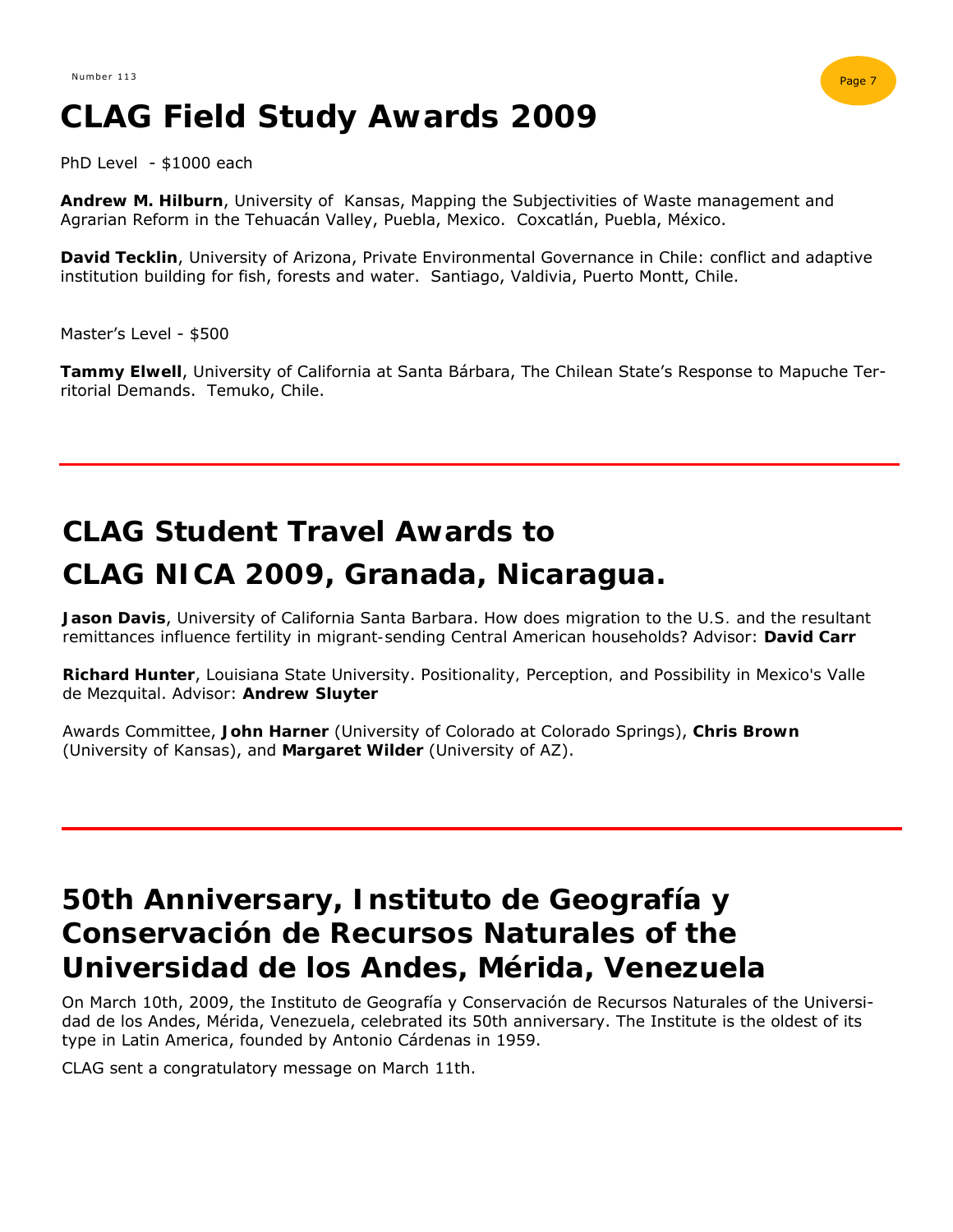## **Donald D. Brand Papers**

**Donald D. Brand**, the founder of the Department of Geography and the Environment at the University of Texas at Austin died in 1984. With the encouragement of his wife and son, **William Doolittle** (UT-Austin) rounded up all of Don's materials and deposited them at the Benson Latin American Collection. After two decades of cataloging, relocating, etc., they are pleased to inform you that the Donald D. Brand Papers are intact and properly archived at the Dolph Brisco Center for American History on the UT campus.

The website for requesting materials is http://cah.utexas.edu/services/reference\_weboffsite.php, and the phone number of the Center is 512.495.4166

The email address is cah.reference@austin.utexas.edu

All the people involved trust this information will prove useful to those interested in Brand's life and work in Latin America.

## **Pan American Institute of Geography and History (PAIGH) United States National Section: Geography**

National Representative: **David J. Robinson** (Syracuse) Alternate **Robert B. Kent** (Cal-State Northridge)

Working Committees 1. Geography and Regional Development Principal **Andrew Sluyter** (LSU) Alternate **James Biles** (Indiana)

2. Geographical Education Principal **Betty Smith** (East Illinois) Alternate **Edward Jackiewicz** (Northridge)

3. Techniques, Methods and GIS

Principal **Peter Herlihy** (Kansas) Alternate **Marcellus Caldas** (Kansas State)

4. Land Use and Environmental Management Principal **David Keeling** (Western Kentucky) Alternate **David Salisbury** (University of Richmond)

David Robinson has recently set up new websites for both the US National Section http://sites.maxwell.syr.edu/PAIGH/

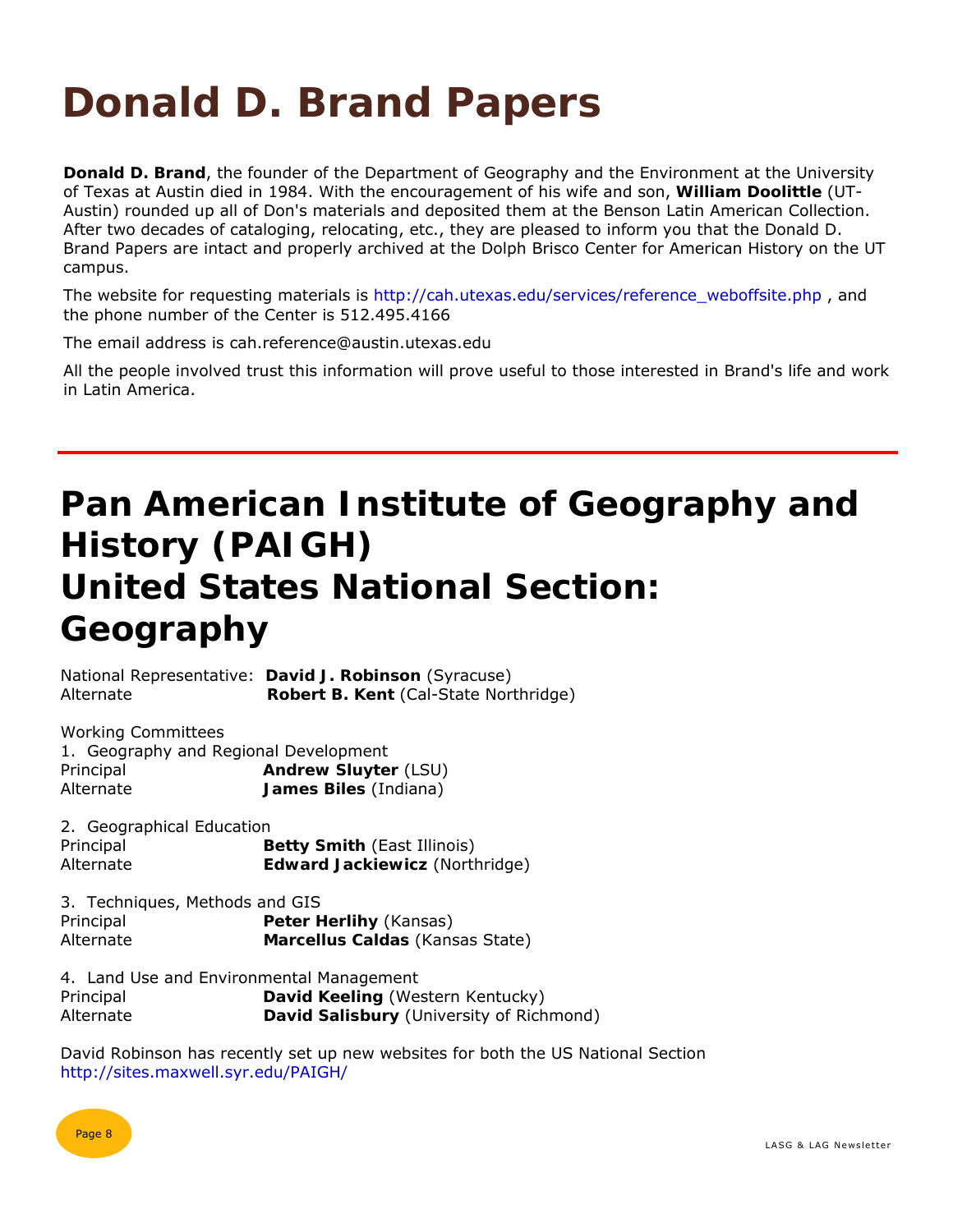

### **CLAG 2008 Field Study Award Report**

As the Master's winner of the 2008 CLAG Field Study Award, I am to provide you with a quick end-ofsummer update on my thesis fieldwork on Korean immigrants in Guatemala City. I'm happy to report my research went very well, and I can tell you I have no dearth of data to analyze now that I have returned to San Diego! The following is a general list of fieldwork results:

1. PARTICIPANT OBSERVATION – For eight weeks, I resided with a Korean family in Zona 7 of Guatemala City, where there is a high concentration of Korean residents and businesses that cater to the ethnic population (i.e. Korean restaurants, video stores, bars, convenience stores, supermarkets, etc.). Frankly, in terms of access to the community, I doubt my living situation could have been better.

2. INTERVIEWS – I have information from approximately eleven (11) hours of transcribed interviews with immigrants who vary in age, occupation, and amount of time in Guatemala. Participants included five university-age students, the president of the Korean Association of Guatemala (KAG), the owner of one of two Korean-language newspapers, several owners of textile distribution or import/export companies, and others. In addition to formal/recorded interviews, I also conducted short/informal interviews with approximately 35 residents, including the Korean Consul to Guatemala, members of a Korean church I attended three times a week, local Guatemalans, and many others with insight into the situation.

3. SURVEYS – I also distributed short surveys in order to gain general demographic data of the community, and to acquire interview participants.

4. FIELD LOG - Throughout the eight weeks of fieldwork, I made sure to maintain a detailed field log of my observations and impressions, which resulted in approximately 50 single-space pages of typed notes.

5. PHOTOS – Of course, I also took photos of Korean businesses and a few community events I attended, including a KAG volcano hike, the donation of a computer center from the Korean government to a local university, church youth group functions, etc.

#### 6. SECONDARY RESOURCES:

- a. Newspapers I had articles and ad content of one edition of both Korean-language periodicals translated, and possess other editions to compare/contrast.
- b. Korean Embassy Publication on Safety I also had a 'safety manual' provided to recent immigrants by the Embassy translated (safety/security is a recurring theme).

c. Press Kit – Internet Center Inauguration – from Korean Embassy function of computer center donated to a local university – good perspective on 'official' perspective and state-scale diplomacy.

7. MAP – I also created a rough map of the Korean businesses (and some residences) around my field site in Colonia Toledo and Colonia Utatlán (about 5 square blocks) where I conducted 95% of my research.

I hope this general list provides an idea about the work I was able to conduct, made possible by the 2008 CLAG Field Study award. I thank the selection committee again for their confidence in me and my study.

**Will Anderson**, San Diego State University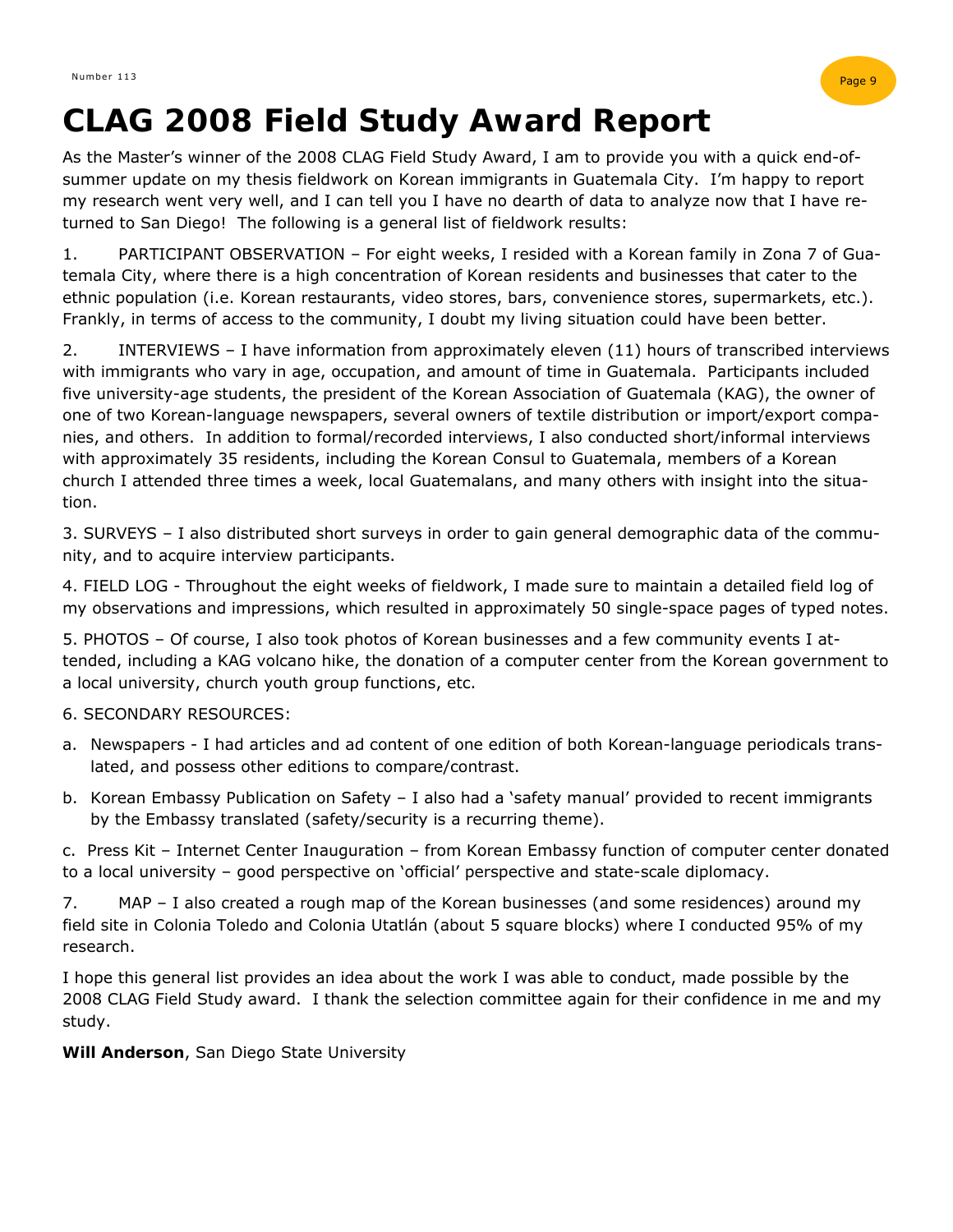## **CLAG 2008 Field Study Award Report**

I wish to thank you for the student field award that I received last summer for my preliminary dissertation fieldwork. With this award I went to Mexico for 12 days last September in order to organize contacts and sponsors for my dissertation fieldwork as well as conduct some preliminary interviews. My dissertation focuses on periurbanization in the Toluca Valley, on the outskirts of Mexico City, and the implications of urban and industrial growth on rural household livelihoods, land-use, and maize production. I will be embarking to initiate my data collection in three days and the field award was extremely important for setting up my research.

The bulk of the award, unfortunately, was used for an airline flight which was fairly expensive at the time (prices have fortunately come down significantly since last summer). While in Mexico, I met with several contacts that have agreed to sponsor me at their institutions (Dr. Adrian Guillermo Aguilar at the Instituto de Geografia, UNAM, Dr. Kirsten Appendini at the Colegio de Mexico, and Jose Antonio Alvarez, General Secretary of the Toluca Valley UN-Sponsored Urban Observatory at the Colegio Mexiquense). In these meetings I discussed the potential of my research, possible affiliations, and letters of support for my project.

While in Mexico I also conducted several interviews at the urban development office in the State of Mexico, which gave me background information on urban growth in the Toluca Valley, and provided me with maps, planning guidelines for the region, and further contacts for future community visits. I was able to record these interviews with a digital recorder that I purchased with the CLAG award and I will continue to use the recorder for my dissertation fieldwork.

Below is a summary of the expenses from my Mexico trip. I apologize that I was unable to make it to the Granada meeting because I was teaching a course this past quarter, but I plan to attend the next conference in Colombia. I also was hoping to attend the CLAG meeting in Las Vegas but I had to prepare for my move to Mexico. I hope to meet you all in the future to thank you in person and also to get to know you and your work.

Sincerely,

#### **Amy M. Lerner**

PhD Candidate, Department of Geography

### **Queen's University, Kingston, Ontario, Canada**

While crisis scenarios prevail at Queen's University in Canada - moves are afoot, inexplicably in the age of NAFTA, to eliminate programs offering Spanish and Latin American Studies – at least five members of the Department of Geography are engaged in keeping Latin America and the Caribbean at the forefront of their research activities.

**Victoria L. Henderson** defended her Master's thesis (*Sound as a Dollar? The Propertization of Spectrum Resources and Implications for Non-Profit Community Radio in Guatemala*) in Fall 2008, after which she cashed out her air miles and set off for Brazil, stopping in Rio, São Paulo, Curitiba and one of her new 'favorite places on Earth': Bonito (Mato Grosso do Sul), where she temporarily conquered her fear of heights by rappelling into the heart of the Abismo Anhumas (http://www.abismoanhumas.com.br). Post-Brazil, PhD studies have brought Victoria back to academic terrain. She has been working on a number of research streams of late, including protective accompaniment and transnational solidarity, libertarian networks in Latin America, and a critical investigation of homicide in Guatemala. Victoria recently published an article in *Emotion, Space and Society* 1 (2009) (www.elsevier.com/locate/emospa). 'Is There Hope for Anger? The Politics of Spatializing and (Re)Producing An Emotion' considers the political implications of emotional (mis)management, with reference to the interplay of hope and anger in representa

tions of the 2006 conflict between AMLO and Felipe Calderón in Mexico. Victoria's anger is currently mounting over the pending suspension of Spanish and Latin American Studies (SLAS) and various Spanish-language degree concentrations at Queen's. If similar actions are being taken at your institution and you would like to discuss, please email Victoria at, victoria.henderson@queensu.ca.

**Leah A. Huff** has survived the whirlwind of developing and teaching five courses in her new faculty position at Mount Allison University in Sackville, New Brunswick. Her colleagues in the department of Geography and Environment have offered a warm welcome and encouragement to explore her passion for teaching, which has included an area studies offering entitled "Geographies of social and cultural activism in Latin America". This upper-year seminar course included several weeks of in-depth engagement with Guatemala, and though a field trip to Latin America was impossible at this stage, the class did attend the AGM of Breaking the Silence (BTS)—the

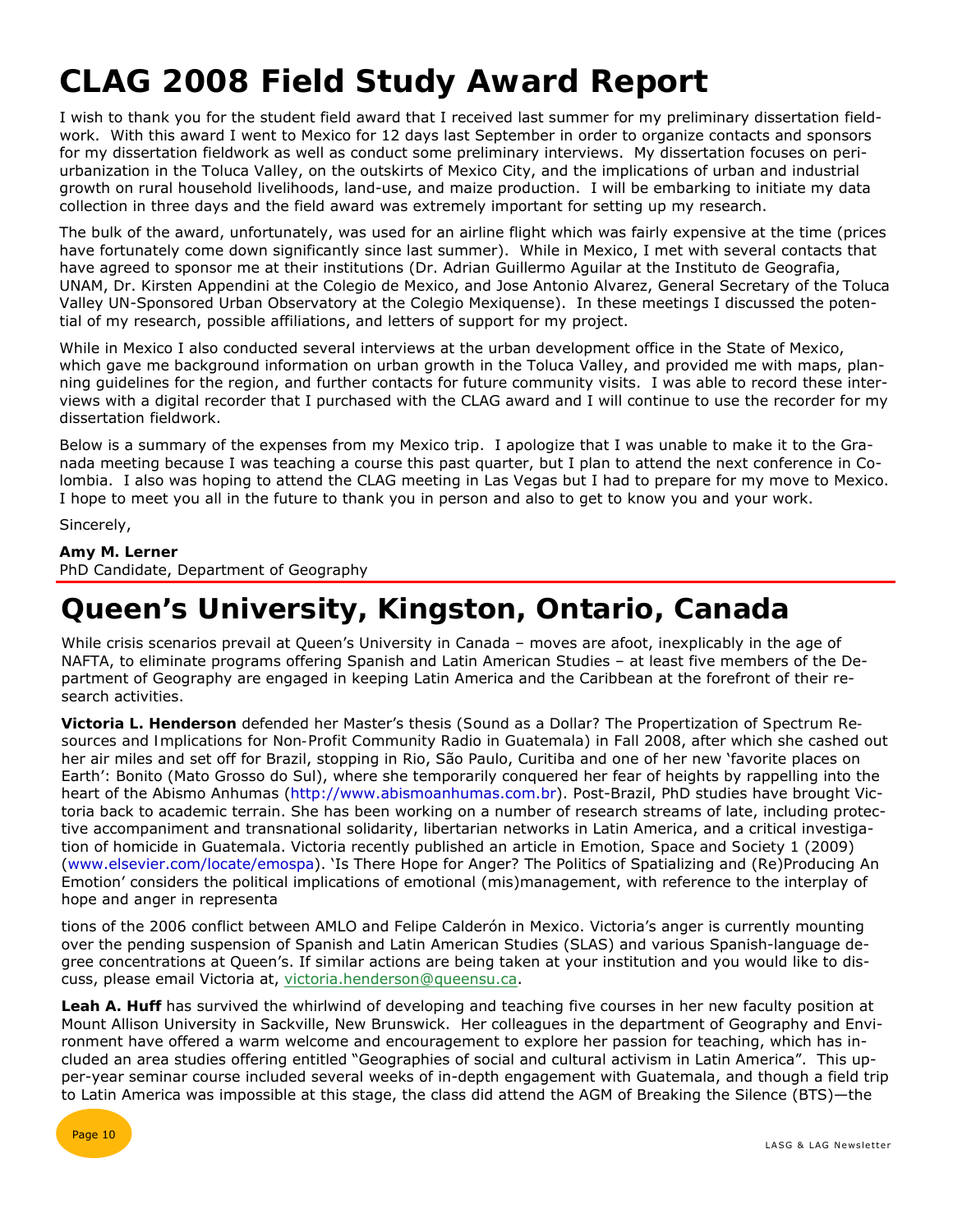

#### **Queen's University, Kingston, Ontario, Canada,** continued

Maritimes-Guatemala Solidarity Network. In this way students were able to bring academics and activism together, and learn about the power of working in solidarity. Two of these students are inspired to begin a Mount Allison BTS group, for which Leah will happily provide faculty support. Leah is in the final stretch of preparing her dissertation, which will be an

ethnogeographical look at sacred specialties in San Pedro La Laguna, Sololá, Guatemala. With an anticipated graduation in the fall of 2009, Leah's formal embership with the department of Geography at Queen's will be complete, but she anticipates many happy reunions at future CLAG events.

**W. George Lovell** has spent a fruitful winter term in Seville, where he is Visiting Professor in Latin American history at Universidad Pablo de Olavide (www.upo.es). The graduate program in which George teaches draws students to Spain from all over Latin America; the 2009 cohort includes citizens of Argentina, Brazil, Bolivia, Chile, Colombia, Costa Rica, Ecuador, Peru, and Venezuela as well as Greece, Italy, and Spain. George also taught classes at the Universidad de Sevilla and helped organize a conference held April 14-17 at the Escuela de Estudios Hispano-Americanos (www.eeha.csic.es) called "Poblar la inmensidad: Sociedades, conflictos y representaciones en los márgenes del imperio hispánico (Siglos XV-XIX)." He will be in Mexico in July to attend and present papers at the International Conference of Americanists. After ICA George travels to Guatemala to participate in the launch of an English-language edition of Severo Martínez Peláez's classic study, *La Patria del Criollo: An Interpretation of Colonial Guatemala* (Duke University Press, 2009, www.dukeupress.edu), in which he was involved as translator, editor, and presenter. Then it's off to Japan, where the International Conference of Historical Geographers convenes in Kyoto August 24-28. There George will deliver the paper he was to have presented at CLAG in Granada, "Between the Two Seas: Antonio de Herrera and the Mapping of the Audiencia de Guatemala," part of the ambitious Mapping Latin America project coordinated by Jordana Dym and Karl H. Offen. His ten-year spell as co-editor of *Mesoamérica* now over, he nonetheless urges all *CLAGistas* to support the journal by submitting work to it, and by taking out subscription to it or arranging for their institution to do so (http://www.mesoamericarevista.org/2009rates-Mesoamerica.pdf). An article that George co-authored with a former graduate student, Robert L. Huish, now Assistant Professor of Development Studies at Dalhousie University in Halifax, Nova Scotia, has been published in *Cuban Studies* 39 (2008). "Under the Volcanoes: The Influence of Guatemala on José Martí" offers an alternative look at the formative years of a key player in Cuba's search for nationhood. A new (revised and expanded) edition of *A Beauty That Hurts: Life and Death in Guatemala* will be published next year by the University of Texas Press. George's memoir of the rock group Procol Harum, *The Waiter Brought a Tray*, which reveals how his passion for Latin America really began, is also available in a new (revised and expanded) edition (www.procolharum.com).

### *El Noticiero Centroamericanista* **now Online**

The email newsletter *El Noticiero Centroamericanista,* had been run monthly by Stephen Webre, Chair, History Department, Louisiana Tech University. In the Fall of 2009, Webre put the email newsletter on hiatus, because of too many time commitments.

Webre has recently restarted *El Noticiero Centroamerinista*, but as an online blog. The newsletter continues as one of the most comprehensive newsletters covering Central America history and geography, as well as many other academic disciplines.

LASG and CLAG members working in Central America will find *El Noticiero Cnetroamericanista* extremely useful for announcements about interdisciplinary academic events throughout the Isthmus

http://noticierocentroamericanista.blogspot.com/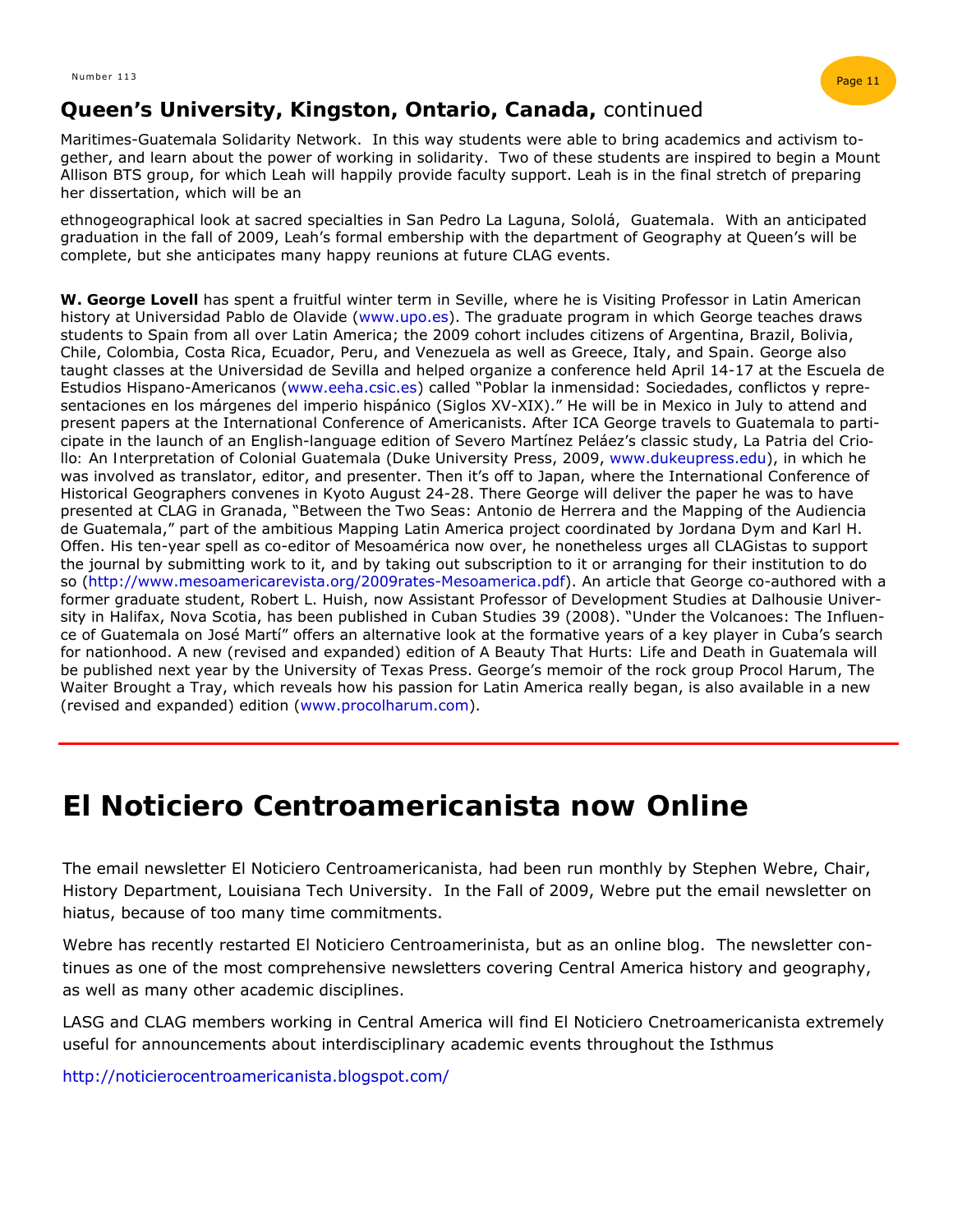## **University of Northern British Columbia Prince George, British Columbia**

#### **Awards/Recognition:**

Dr. **Catherine Nolin** is the recipient of the J. Alistair McVey Award for Teaching Excellence awarded by the Western Division of the Canadian Association of Geographers) in March 2009

Dr. **Catherine Nolin** received tenure and promotion to Associate Professor of Geography in July 2008.

**Fredy Peccerelli** (Executive Director, Guatemalan Forensic Anthropology Foundation -FAFG) was appointed as Adjunct Professor in both the Geography and Anthropology Programs. See: http:// www.unbc.ca/geography/whats\_new/faculty\_member\_news.html

#### **Activities**:

**Catherine N**olin and **Grahame Russell** of Rights Action co-facilitated their 3rd Geography field school to Guatemala in May 2008. The participants' developed a public presentation upon return - Violent development: Canada's connection to mining, human rights and social justice in Guatemala. http:// www.unbc.ca/assets/geography/faculty/nolin/2008\_unbc\_presentation\_october.pdf Guatemala 2008 Field School/Delegation Public Presentation, UNBC's Canfor Theatre, Prince George, BC, 8 October 2008

UNBC & the Guatemalan Forensic Anthropology Foundation (FAFG) have developed a formal partnership which will facilitated the exchange of students, faculty members, and staff members. UNBC is hosting the first two FAFG members - Ms. **Shirley Chacón** and Ms. **Alma Vásquez Almazán** - for the month of March 2009 and the FAFG will host several UNBC students this summer in an exceptional opportunity to participate in the work of the FAFG with unprecedented access and training opportunities.

**Catherine Nolin**, graduate student **Cristian Silva** co-organized another two Speakers' Series on Contemporary Guatemala, (2007-2008; 2008-2009) including the following presentations:

Fall 2007: **Coffee & the Solidarity Economy: Fair Trade vs. Free Trade** - In collaboration with the BC CASA (Central America Student Alliance) and Amnesty International, we co-organized the speaking tour of Leocadio Juracán (Guatemala - National President of the Campesino Committee of the Highlands (CCDA) - an indigenous farmers' organization working on fair trade and organic coffee production)

Spring 2007: **Femicide in Guatemala: The New Face of Violence Against Women** - In collaboration with the British Columbia Law Courts Education Society we co-organized the speaking tour of Ana Moraga, Executive Director of MuJER (Women for Justice, Education and Awareness) to travel from Guatemala City to Prince George and Vancouver, BC

Fall 2008: **When the Bones Speak: Two of the World's Leading Forensic Experts Present their Work at UNBC**: **Fredy Peccerelli** (Executive Director, FAFG) and the world's pre-eminent forensic anthropologist Dr. **Clyde Snow**, a founding member of the Argentinean Forensic Anthropology Team as well as the Guatemalan Forensic Anthropology Foundation (FAFG), participated in a series of talks at UNBC [see photo]

Winter 2009: **Feminicide, Impunity & Forensic Investigations**: Dr. Victoria Sanford (Lehman College & Graduate Centre at the City University of New York, CUNY) and Dr. Heather Walsh-Haney (Justice Studies, Florida Gulf Coast University), both presented their work to packed lecture theatres in March 2009.

Grad Students (supervised by Catherine Nolin):

**Nathan Einbinder** (MA Natural Resources and Environmental Studies (NRES) Geography) just completed 3 months of fieldwork in Guatemala in the Rabinal/Río Negro region. His thesis is tentatively titled: Dams, displacement, and perceptions of development: A case study from Rio Negro, Guatemala. Nate has published two articles; one related to the Geography field school's focus on Canadian mining companies in Guatemala in Upside Down World <http://upsidedownworld.org/main/content/view/1421/1/> (August '08), and one on dams and development in Environmental News Service <http://www.ens-newswire.com/ens/mar2009/2009-03-05- 02.asp> (March '09)

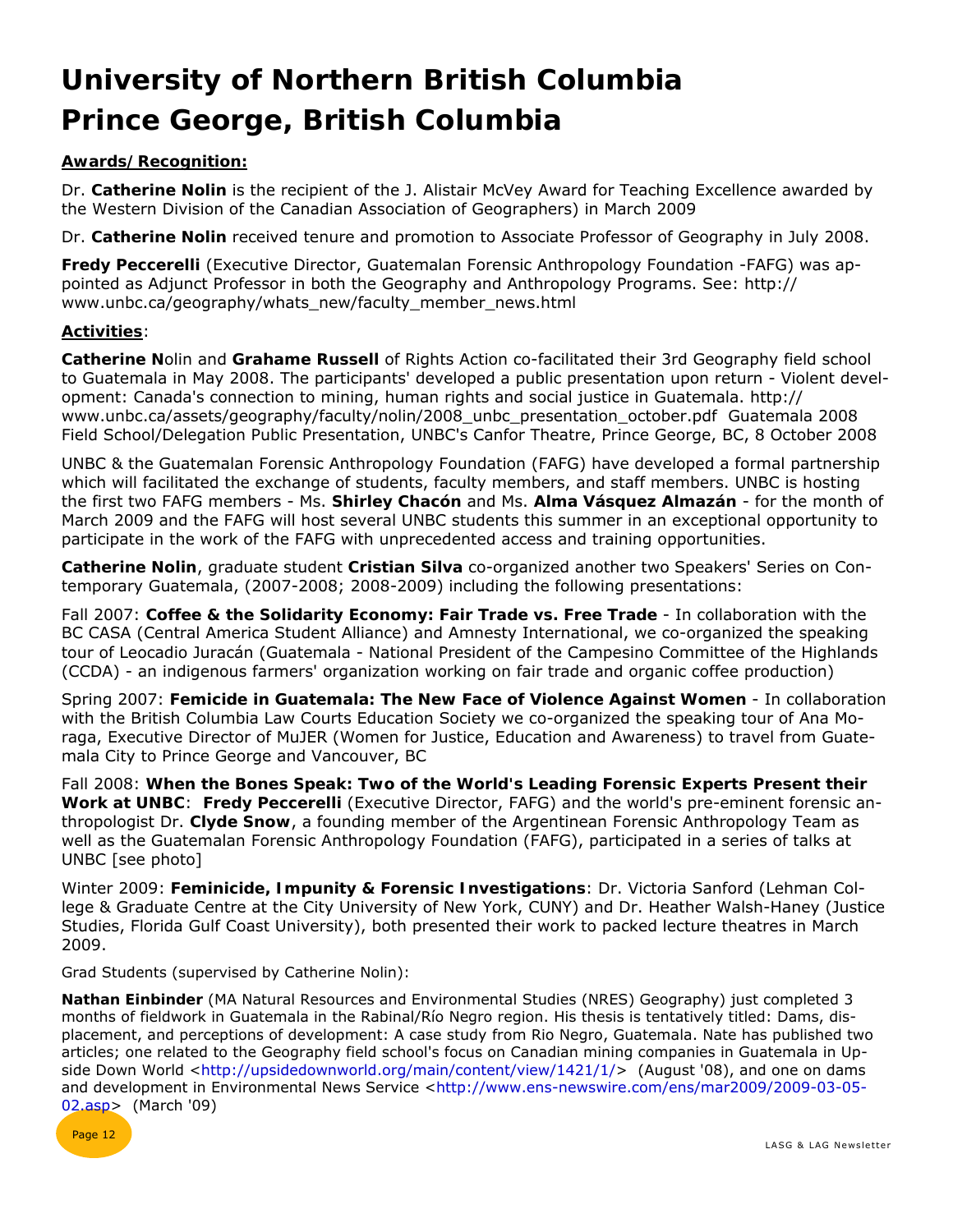#### **University of Northern British Columbia Prince Prince George, British Columbia,** continued



**Cristian Silva** (MA Interdisciplinary Studies) completed several fieldwork trips to Guatemala in the summers of 2006, 2007 & 2008 to work with the Guatemalan Forensic Anthropology Foundation (FAFG) and affiliated NGOs on the issue of gendered violence and feminicide. Cristian's training with Physicians for Human Rights (Oct 2008) is highlighted in the UNBC <http://www.unbc.ca/bulletin/2008/12\_december\_5.

**Claudette Bois** (PhD NRES Geography) completed a photos essay of the 2008 Geography Field School to Guatemala which is posted at: http://web.unbc.ca/~nolin/. Claudette is working on the proposal for her dissertation tentatively titled: Resource extraction impacts on indigenous-land spiritual values in rural Guatemala and northern British Columbia.

**Kathy Carlson** (MA NRES Geography) joined the program in January 2009 and will work on the issues of Central American migration.

### **Centro de Investigaciones en Geografía Ambiental UNAM—Morelia, México**

#### **Recent Publications**

Bautista F., C. Delgado y H. Estrada. (2008). "Effect of legume mulches and cover crops on earthworms and snails". *Tropical and subtropical agroecosystems an international multidisciplinary journal*, 8: 45-60.

Bray, D. B., E. Duran, V. H. Ramos, **J.-F. Mas**, A. Velazquez, R. B. McNab, D. Barry, and J. Radachowsky. (2008). "Tropical deforestation, community forests, and protected areas in the Maya Forest". *Ecology and Society* 13(2): 56. [online] URL: http://www.ecologyandsociety.org/vol13/iss2/art56/ (IF 2.215)

Brower, L.P., E.H. Williams, L.S. Fink, R.R. Zubieta, **M.I. Ramírez** (2008). "Monarch butteffly clusters provide microclimatic advantages during the overwintering season in Mexico". Journal of the Lepidopterists Society 62 (4), pp: 177-188. (SCIENCE CITATION INDEX EXPANDED)

Buenrostro-Delgado, O., **M. E. Mendoza**, E. López y D. Geneletti. (2008). "Analysis of Land Suitability for the siting of Inter-municipal Landfills in the Cuitzeo Lake Basin, Mexico". *Waste Management.* 28 (7) 1137-1146 (IF 1.338)

Cram S., C. Ponce de León, I., S. Miceli, P. Fernández, **H. Rivas** y L. Galicia. (2008) "Metal distribution in coral reef complex Cayo Arcas in the Gulf of Mexico". *Environmental Monitoring and Assessment.* (DOI 10.1007/s10661-008-0285-7) 151: 1-4 413-424. (IF 0.885)

Díaz-Gallegos, J. JF. Mas y A. Velázquez. (2008). "Monitoreo de los patrones de deforestación en el Corredor Biológico Mesoamericano, México". *Interciencia* 33(12):882-890. (IF 2007 0.271).

Gao, Y. y **J.F. Mas.** (2008). "A Comparison of the Performance of Pixel Based and Object Based Classifications over Images with Various Spatial Resolutions". *OnLine Journal of Earth Sciences* 2 (1): 27-35.

**Mas, J.F**. and J.J. Flores. (2008). "The application of artificial neural networks to the analysis of remotely sensed data (review article)". *International Journal of Remote Sensing,* 29(3): 617-663. (IF **0.987)** 

Minang PA y M. McCall. (2008). "Multi-level governance conditions for implementing Multilateral Environmental Agreements: The Case of CDM Forestry Readiness in Cameroon". *Energy and Environment* 19 (6) 845-860

Pérez-Vega, A., JF Mas, A. Velázquez y L. Vázquez. (2008). "Modelling vegetation diversity types in Mexico based upon topographic features"*. Interciencia* Vol. 33 (2): 88-95. (IF 2007 0.271).

Pérez-Vega, A.; **Mas, J.F**.; Velázquez, A. y Vázquez, L. (2008). "Land cover diversity patterns in Mexico based upon topographic features". *Interciencia*, Vol. 33 (2): 88-95. (IF 0.271)

Skutsch M. y P. Van Laake. (2008) "REDD as multi-level governance in the making". *Energy and* CIGA,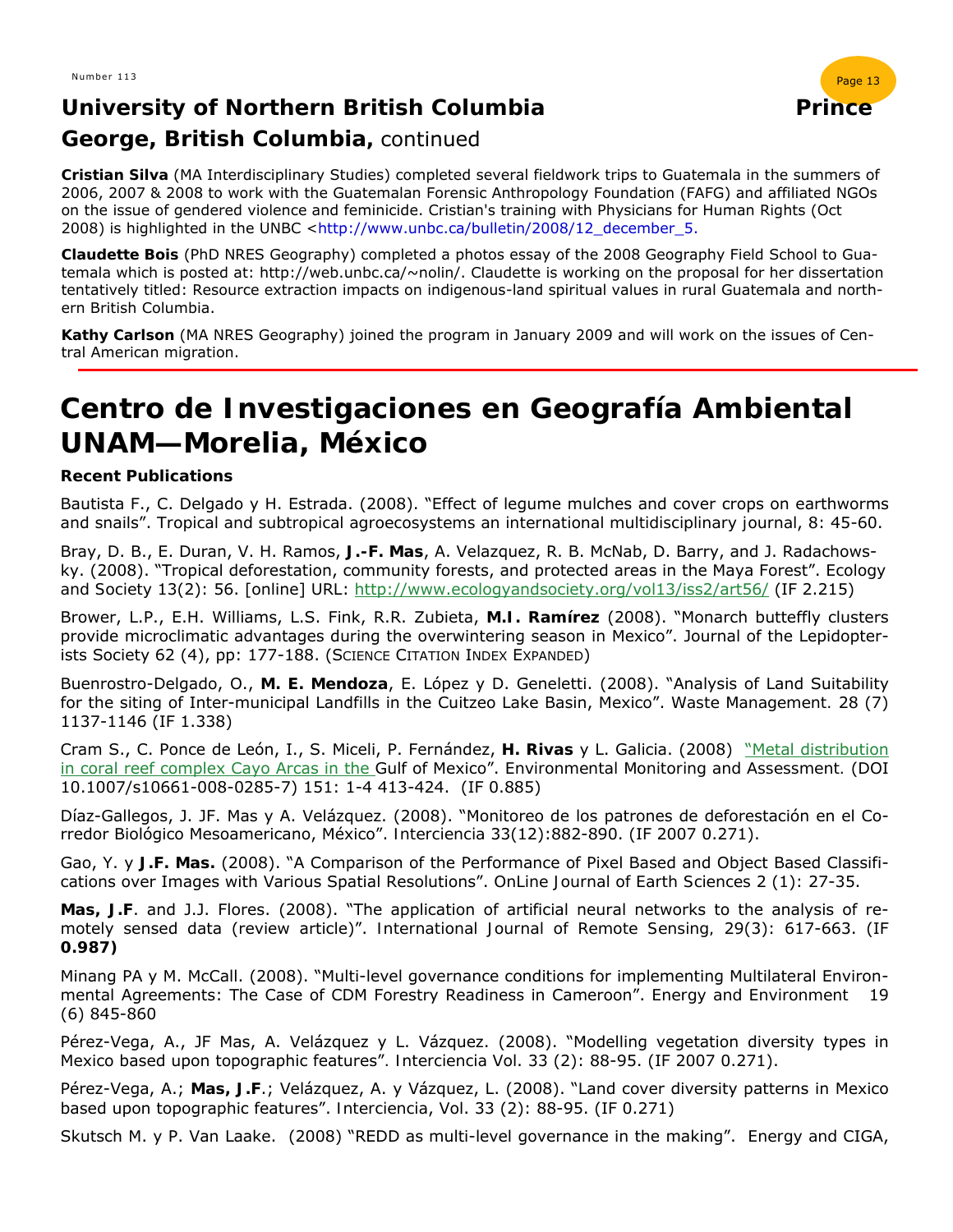#### **CIGA-UNAM, continued**

*Environment.* 19, 6 831-844.

Skutsch M. y E. Trines. (2008) Report from UNFCCC Conference in Bali (on REDD). *African Journal of Ecology.*  46, pp 1-2.\* (IF 0.688)

Toledo, V.M., **N. Barrera-Bassols**, E. García-Frapolli, & P. Alarcón-Chaires. (2008). "Uso múltiple y biodiversidad entre los mayas yucatecos". *INTERCIENCIA* 33 (5): 345-352. (IF 0.271)

#### **TESIS MAESTRIA**

Acosta Villegas Alejandra. (2008) "Potencial Natural para el Ecoturismo y Turismo de Aventura en un Sector de la Costa del Estado de Michoacán". Maestría en Geografía. Tutor: Dr. Angel Priego.

Cuevas García Gabriela. (2008) "Aplicación de un modelo espacial para la elaboración de escenarios de uso/ cobertura del suelo en La Huacana, Michoacán". Maestría de Manejo integral del Paisaje, UNAM-ITC. Tutor: Dr. J. F. Mas.

Gopar Merino Fernando. (2008) "Cambios en las coberturas y usos del suelo y sus implicaciones en la provisión de servicios hidrológicos en la cuenca del Río Copalita, Oaxaca, México". Biología. Dr. Alejandro Velásquez.

Granados Janik. (2008) "Conocimiento ecológico y espacial sobre la fauna silvestre: Hacia una mejor estrategia de manejo local". Geografía. Dr. Alejandro Velázquez.

Iura González Terrazas, Daniel. (2008). "Prioritization of municipalities for the application of environmental policies in the basin of Lake Cuitzeo, a Multi-criteria analysis approach". International Institute for Geo-Information Science and Earth Observation, Enschede, Netherlands y Maestría en Geografía, Universidad Nacional Autónoma de México. Tutor: Dr. Manuel Mendoza

Mathews Fernández Jackeline. (2008) "Evaluación de la Modificación Edafo-Biógena de los Paisajes de la Región Sierra-Costa de Michoacán, México". Maestría en Manejo Integrado del Paisaje. Tutor Dr. Angel Priego.

Medina, V.H. (2008) "Estudio geológico, geofísico e hidrogeoquímico para generar un modelo conceptual del acuífero la cuenca del lago de Cuitzeo, Michoacán, México". Maestría en Geociencias y Planificación del Territorio, Instituto de Investigaciones Metalúrgicas, Universidad Michoacana de San Nicolás de Hidalgo Dr. V.H. Garudño and M. Mendoza.

Qatro Romandhi. (2008) "A comparison and evaluation of renewable energy policies in Spain and Indonesia". October 2008 Universidad de Twente. Dr. Margaret Skutsch.

Rangel Cordero Héctor. (2008) "El efecto del fuego en la persistencia de las poblaciones del zacatuche (Romerolagus diazi) en México: un enfoque multiescalar". Biología. Dr. Alejandro Velásquez M.

Suárez Orozco Sonia. (2008) "Forest fire risk model for Michoacan, Mexico / Un modelo de riesgo de incendio en Michoacán". Maestría de Manejo integral del Paisaje, Tutor: Dr. J. F. Mas.

Torres Torres Ana Alicia. (2008) "De las prácticas del cortejo amoroso al canon matrimonial católico en Sahuayo, Michoacán.1950-2010" Maestria en Antropología social. Dr. Claudio Garibay.

#### **TESIS DOCTORADO**

Pérez Vega Blanca Azucena. "La contribución de los atributos del relieve para explicar la distribución espacial de la vegetación. Estudio de caso en una zona de montaña de alta diversidad". Geografía. Tutor Dr. A. Velázquez

Rosete, Fernando. "Modelos de cambio de uso del suelo en Baja California". UNAM. Doctorado en Geografía. Tutor Dr. Gerardo Bocco.

Yan Gao. "Comparación de distintos métodos de clasificación digital de imágenes de satélite". Programa de Doctorado en Geografía, Facultad de Filosofía y Letras de la UNAM. 12/9/2008. Tutor Dr. J.F. Mas.

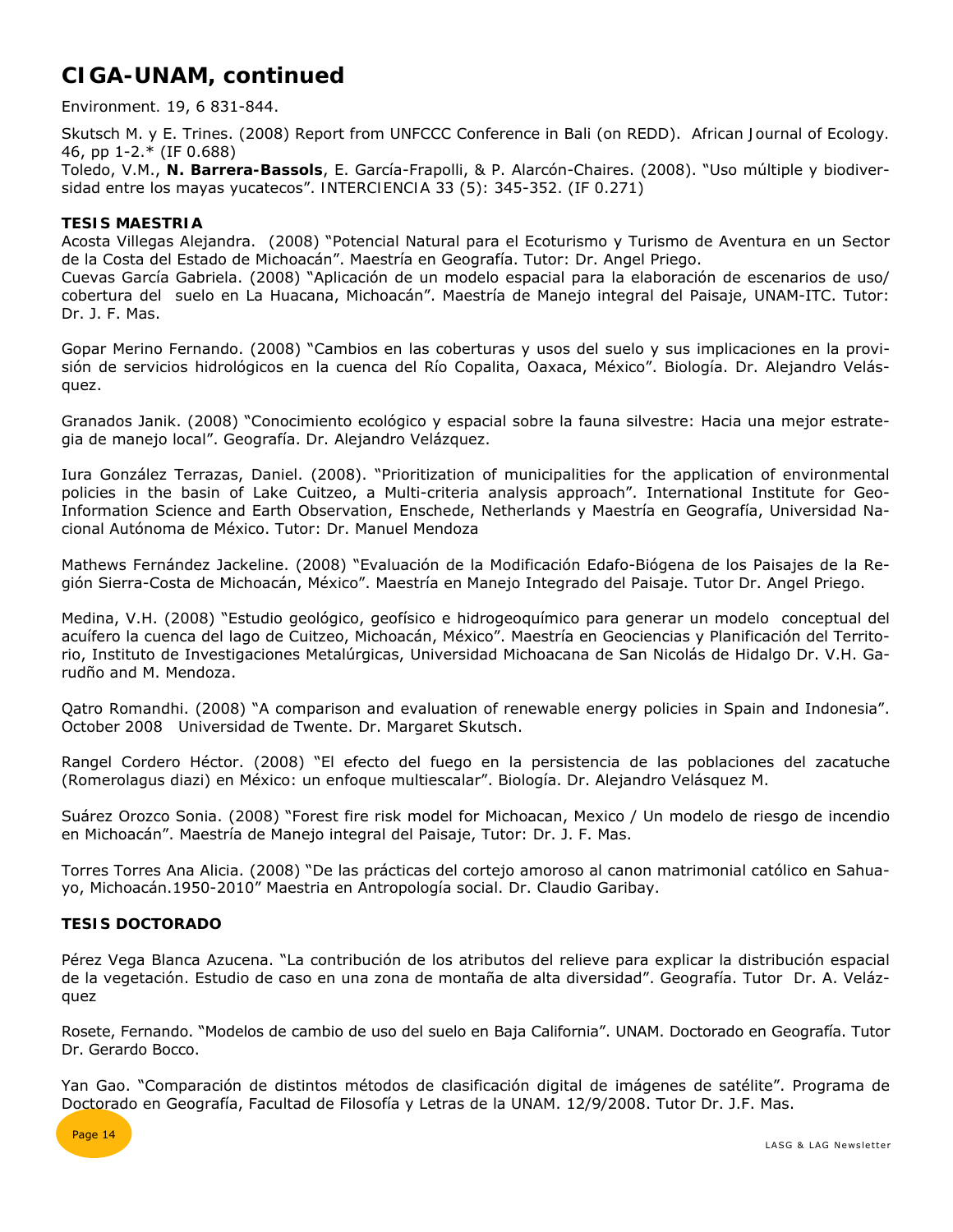

#### **CIGA-UNAM, continued**

#### **1. CONVOCATORIA DE BECAS POSDOCTORALES. UNIVERSIDAD NACIONAL AUTÓNOMA DE MÉXICO**

#### CONDICIONES GENERALES

- Haber obtenido el grado de doctor máximo tres años previos a su solicitud (o tener los votos aprobatorios del grado de doctor) y ser menor de 36 años, en ambos casos, al presentar la solicitud).

- Tener al menos una obra publicada en revistas especializadas de prestigio.

- Realizar la estancia posdoctoral en un campus o entidad académica distinta a aquella en que se realizaron los estudios de doctorado, y a la de adscripción del tutor de tesis doctoral.

- Contar con un proyecto de investigación avalado por la entidad receptora.

#### **REQUISITOS**

- 1. No tener contrato de trabajo con la UNAM
- 2. Contar con un asesor que deberá ser investigador titular de tiempo completo de la UNAM
- 3. Dedicarse de tiempo completo al programa aprobado y a cumplir con las obligaciones establecidas por la UNAM

TEMAS DE INTERÉS PARA EL CIGA Las áreas de investigación del CIGA son:

- Sustentabilidad urbana y regional
- Historia, política y territorio
- Paisajes rurales

Se dará prioridad a candidatos provenientes de las ciencias sociales interesados en alguna de las áreas mencionadas. Para mayor información sobre posibles tutores y proyectos en curso, consultar www.ciga.unam.mx o dirigirse a direc@ciga.unam.mx, sacad@ciga.unam.mx o gcazares@ciga.unam.mx, o al 52 443 322 3865.

## **LASG & CLAG Member News**

Joe Scarpaci is delighted to announce that he becomes Professor Emeritus of Geography at Virginia Tech on May 15, 2009. Retirement, though, is a long way off. In the summer 2008 he completed an 8-week intensive course, called the "business bridge" program (http://www.aacsb.edu/bridgetobusiness/default.asp). The program certifies him by the Association to Advance Collegiate Schools of Business to teach in b-schools.

He is even more pleased about his new position as a Professor of Marketing in the Department of Economics & Business, Virginia Military Institute (VMI), in Lexington, VA. His new e-mail as of August 1 will be scarpacij@vmi.edu. Scarpaci notes that similarities between cultural and economic geography --especially heritage tourism promotion-- are very similar to marketing paradigms. New courses he will be teaching include international marketing, social marketing and marketing and the public interest. Folks passing through the Shenandoah Valley are encouraged to stop by, though he will continue to claim Blacksburg as his main residence (just 75 minutes away). Joe plans to remain active with CLAG, LASG and the AAG, as well as continuing as Book Review Editor for JLAG.

New contact data follow:

Joseph L. Scarpaci Economics & Business 345 Scott Shipp Hall Virginia Military Institute Lexington, VA 24450 Ph: (540) 464-7234; Fax: (540) 464-7005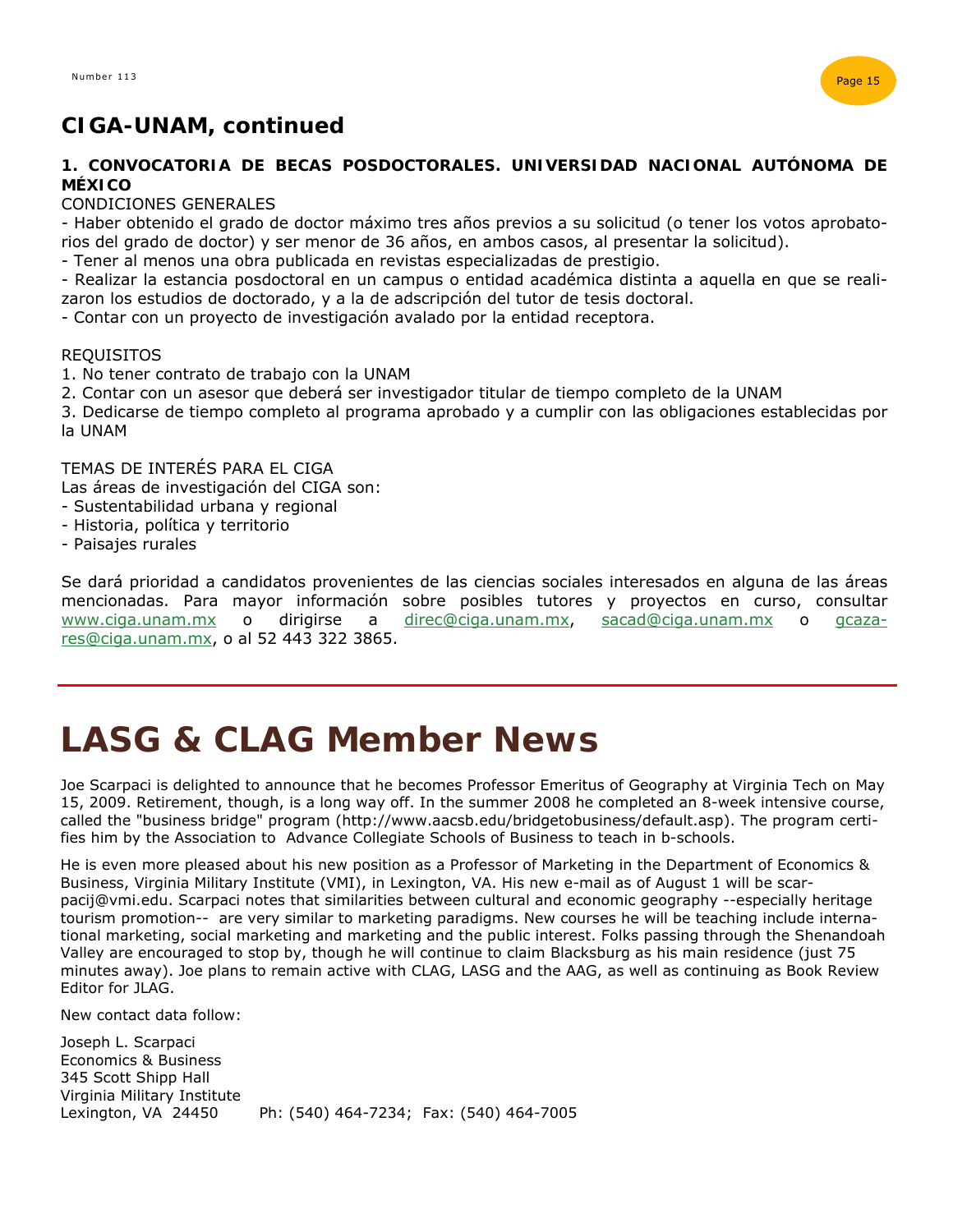## **LASG & CLAG Member News**

**J. Christopher** Brown, University of Kansas, is now the Director of the Environmental Studies at Kansas. Summer plans include travel to Brazil to present a paper at the Latin American Studies Conference in Rio entitled, "Geography, technology, people, and the environment in Brazil: A way to a better world?". After the conference, Chris will spend some time in workshops at EMBRAPA-Monitoramento por Satélite in Campinas, and later he'll travel with his EMBRAPA collaborator, Alexandre Coutinho, to Mato Grosso to kick off the fieldwork of an EMBRAPA-funded project on monitoring the dynamics of intensification of agriculture and deforestation in the Amazon. Chris was also given the John C. Wright Graduate Mentor Award, 2008, University of Kansas.

**Carol Harden** (U. of Tennessee) and **Kathleen Farley** (San Diego State University) were awarded a grant from NSF for research entitled "Collaborative Research: The Effects of Land-use Change on the Production of Ecosystem Services on Paramo Grasslands." It is a 2.5 year project and we will begin research in Ecuador in June of this year.

**Leah Bremer** (Ph.D. student in the San Diego State University-U.C. Santa Barbara Joint Doctoral Program) was awarded a Fulbright scholarship for dissertation research in Ecuador. Her focus will be on land -use change in paramo grasslands in Azuay province.

**Cynthia Pope** has received one grant from the Connecticut State University System and one grant from Central Connecticut State University for the 2009-2010 project 'Living with HIV/AIDS in Belize: An Ethnography of Personal Experiences with National AIDS Policy.'

**Karl Offen**, University of Oklahoma, received a John Carter Brown Library Research Fellowship for 2009- 2010 for his project titled "The Mosquito Kingdom: Environment, History, and the Geographical Imagination." He plans to be in residence in Providence, R.I., during the first half of 2010. Look him up if you're in the neighborhood.

**Taylor E. Mack** (Geography – Dept. of Social Sciences) and **Stephen Webre** (History) of Louisiana Tech University, are receiving funding from the Louisiana Board of Regents Support fund for their proposal, "The Maya and the World: Interdisciplinary Inquiry in the Liberal Arts," scheduled for the Fall 2009 Quarter. Mack and Webre's proposal received the top score in the Interdisciplinary category and was recommended for full funding. The planned activities include guest expert speakers on various aspects of Mayan culture, geography, and history coming to the Louisiana Tech campus in Ruston, Louisiana, including **W. George Lovell**, Queen's University. Guest speakers will give lectures in various courses, including Geography, History, and Spanish, as well as the Lincoln Parish Library.

#### **YOU SHOULD BE A MEMBER OF BOTH**

**LASG** http://sites.maxwell.syr.edu/clag/lasg.htm

**&** 

**CLAG** http://sites.maxwell.syr.edu/clag/clag.htm

Page 16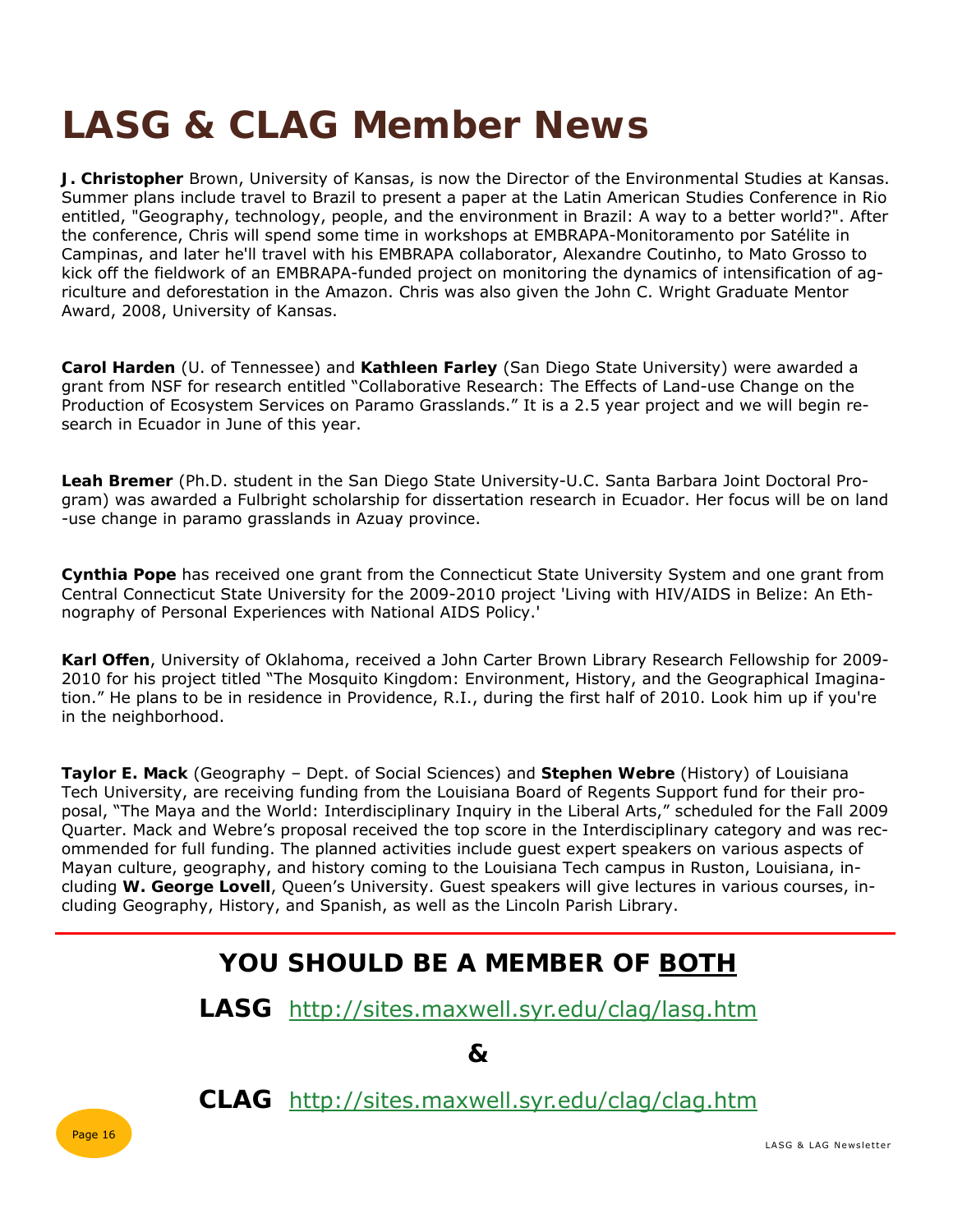

## **Graduates & Jobs**

**David Lansing** is finishing his dissertation titled "Farming Carbon: the development of carbon forestry offsets in Costa Rican indigenous communities" and will graduate in Summer 2009 from the Ohio State University Department of Geography. David's advisor is **Kendra McSweeney**. David Lansing has accepted a tenure-track assistant professor position at the University of Maryland Baltimore County Department of Geography and Environmental Systems, and will start in August 2009.

**Barnes, Jeffrey**, 2008. Cacao: A Cultural Keystone Species Among the Kuna of Three Communites in San Blas, Panama. MA thesis, Department of Geography and Environmental Studies, Carleton University. Ottawa, Canada.

**Copland, Lindsay**, 2009. Local Ecological Knowledge of Coral Reef Ecosystems: A Case Study of Bequia, St. Vincent and the Grenadines. MA thesis, Department of Geography and Environmental Studies, Carleton University. Ottawa, Canada.

**Audrey Fusco**, M.A. 2008. Local food, sustainability, and Cuba's National Food Program, Advisor: **J. Christopher Brown** 

**Mauricio Herrera Rodriguez**, Ph.D. 2008. Sustainable Development in Costa Rica: A Moral Geography, Advisor: **J. Christopher Brown**

**Brian W. Conz** finished his dissertation and PhD in the Department of Geosciences at the University of Massachusetts, Amherst this past September of 2008. His dissertation was titled '(Re)-Territorializing the Maya Commons: Conservation Complexities in Highland Guatemala.' Stan Stevens was Brian's advisor. Brian was also hired as an Assistant Professor in the Department of Geography and Regional Planning at Westfield State College in Westfield, Massachusetts.

**Sarah K. Wright**, The Ohio State University, "Melting Marvel: Tourist Responses to Climate Change and Glacial Melt in the Peruvian Andes." Advisors: **Kendra McSweeney** and **Bryan Mark**. June of 2009.

**Monica Zappa**, , Northern Illinois University, thesis title "Assessing Human Vulnerability To Hurricanes: A Case Study Of Bluefields, Nicaragua." She also won NIU's Outstanding Women Student Award for 2009. Monica will be pursuing her PhD in geography at the University of Oklahoma in the fall.

**Stephen Aldrich**, "Largeholder Deforestation and Land Conflict in the Eastern Brazilian Amazon" advised by **Robert Walker**, Michigan State University, May 15, 2009. Stephen will be starting a tenuretrack position at Indiana State University in the fall in the Department of Geography, Geology, and Anthropology.

**Richard Hunter**, Louisiana State University, PhD "People, Sheep, and Landscape Change in Colonial Mexico: The Sixteenth-Century Transformation of the Valle del Mezquital." Advisor: **Andrew Sluyter**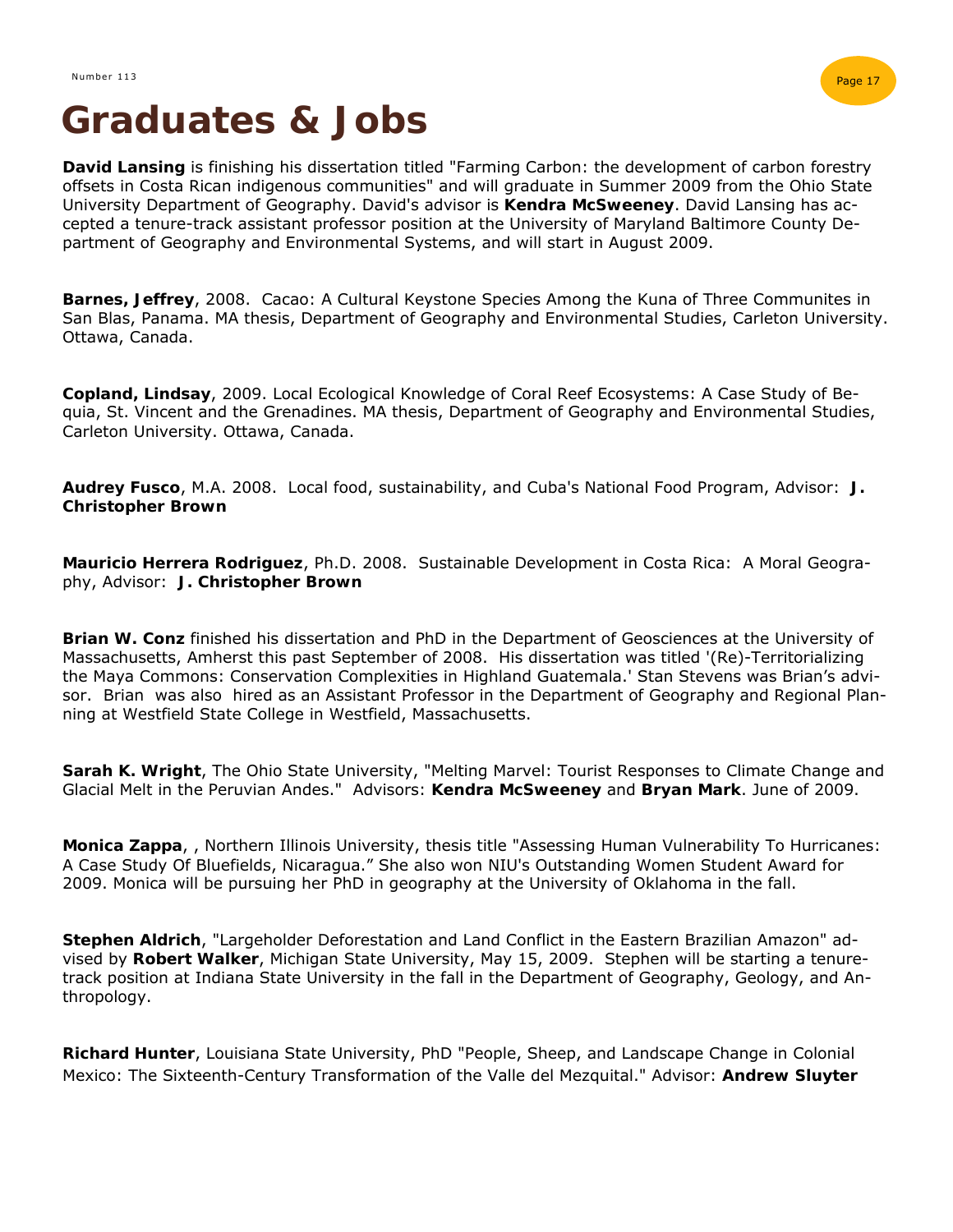## **JOURNAL OF LATIN AMERICAN GEOGRAPHY**

### **Volume 8, Number 1, 2009**

E-ISSN: 1548-5811 Print ISSN: 1545-2476 From the Editor: **David J. Robinson** p. I; Del Editor: **David J. Robinson** p. ii

Revisiting a Honduran Landscape Described by Robert West: An Experiment in Repeat Geography **Scott Brady**, pp. 7-27

The Spaces of Social Capital: Livelihood Geographies and Marine Conservation in the Cayos Cochinos Marine Protected Area, Honduras **David Lansing**, pp. 29-54

Un Modelo Descriptivo de la Geografía del Robo en la Zona Metropolitana del Valle de México **Carlos Vilalta**, pp. 55-78

Fragmentación Socio-espacial en la Periferia de la Región Metropolitana de Buenos Aires **Sonia Vidal-Koppmann**, pp. 79-97

Urban Land Use and the Entrepreneurial State: A case study of Pudahuel, Santiago Chile during the Military Regime (1973-1989) **Jill Stackhouse**, pp. 99-127

GIS to Assess Priorities of Infrastructure and Health Needs of Colonias along the United States-Mexico Border **Jean W. Parcher** & **Delbert G. Humberson**, pp. 129-148

Mapuche Struggles for Land and the Role of Private Protected Areas in Chile **Laura E. Meza**, pp. 149-163

#### **Forum**

**Jonathan D. Sauer (1918-2008): Perspectives on his Life and Work in Latin America and Beyond** 

 Jonathan Sauer: A Quiet Man of Uncommon Influence, **Timothy Brothers**, pp. 169-171 Recollections of Jonathan D. Sauer, **Barbara Fredrich**, pp. 171-173 Perspective on an inimitable scholar/scientist, **Daniel Gade**, pp. 173-176 My Encounters with Jonathan D. Sauer, **Clarissa Kimber**, pp. 176-180 Partiendo las Manzanas para Identificar los Predios: Un caso Merideño, **Eligia Calderón- Trejo** 



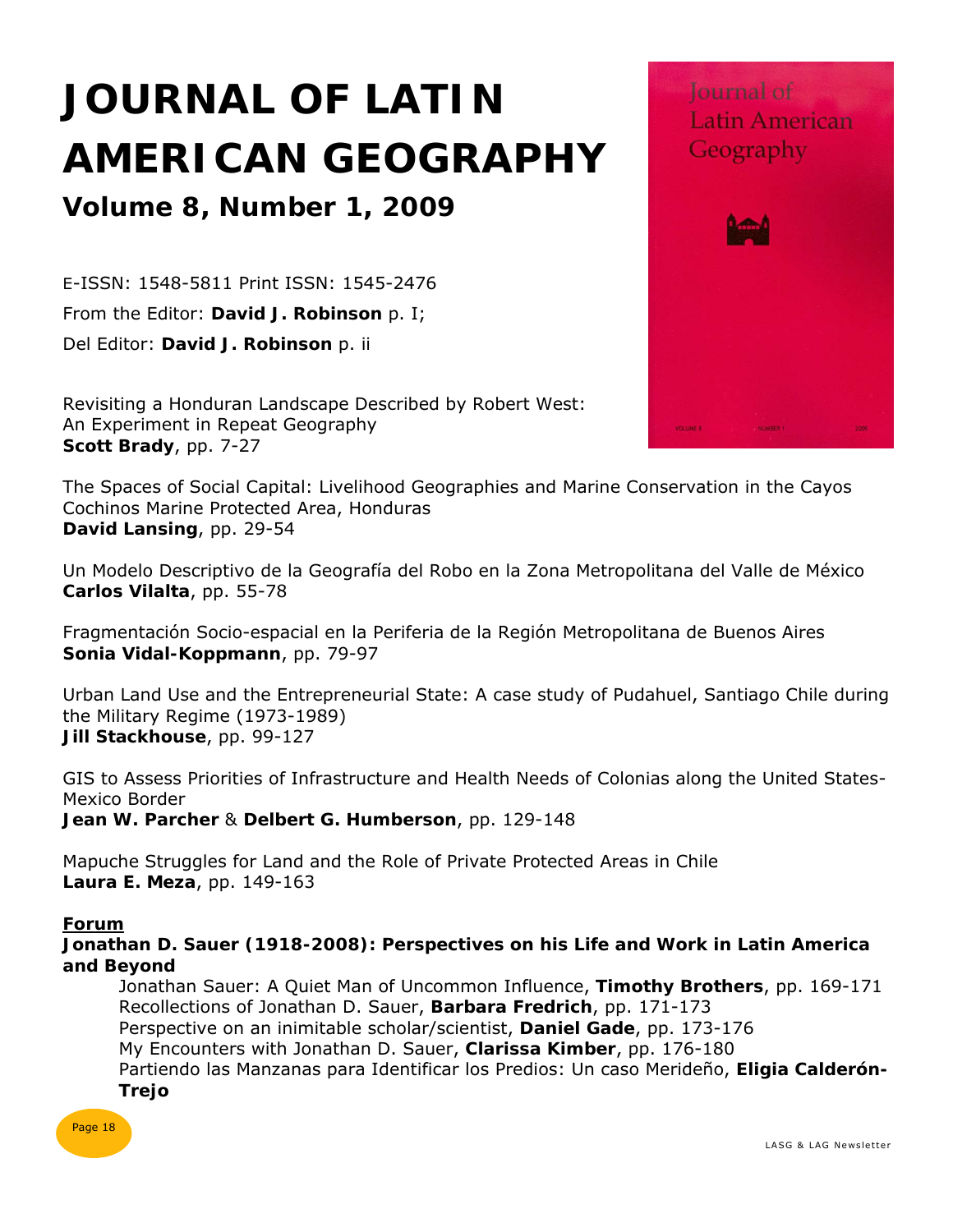**Christie, Maria Elisa**. 2008.

## **Kitchenspace: Women, Fiestas and Everyday**  Life in Central Mexico.<br>Austin: University of Texas Press.

6 x 9 in. 334 pp., 6 line drawings, 31 halftones

ISBN: 978-0-292-71794-7 \$50.00, hardcover with dust jacket 33% website discount: \$33.5

http://www.utexas.edu/utpress/books/chrkit.html



Throughout the world, the kitchen is the heart of family and community life. Yet, while everyone has a story to tell about their grandmother's kitchen, the myriad activities that go on in this usually female world are often devalued, and little scholarly attention has been paid to this crucial space in which family, gender, and community relations are forged and maintained. To give the kitchen the prominence and respect it merits, Maria Elisa Christie here offers a pioneering ethnography of kitchenspace in three central Mexican communities, Xochimilco, Ocotepec, and Tetecala.

Christie coined the term "kitchenspace" to encompass both the inside kitchen area in which everyday meals for the family are made and the larger outside cooking area in which elaborate meals for community fiestas are prepared by many women working together. She explores how both kinds of meal preparation create bonds among family and community members. In particular, she shows how women's work in preparing food for fiestas gives women status in their communities and creates social networks of reciprocal obligation. In a culture rigidly stratified by gender, Christie concludes, kitchenspace gives women a source of power and a place in which to transmit the traditions and beliefs of older generations through quasi-sacramental food rites.

Page 19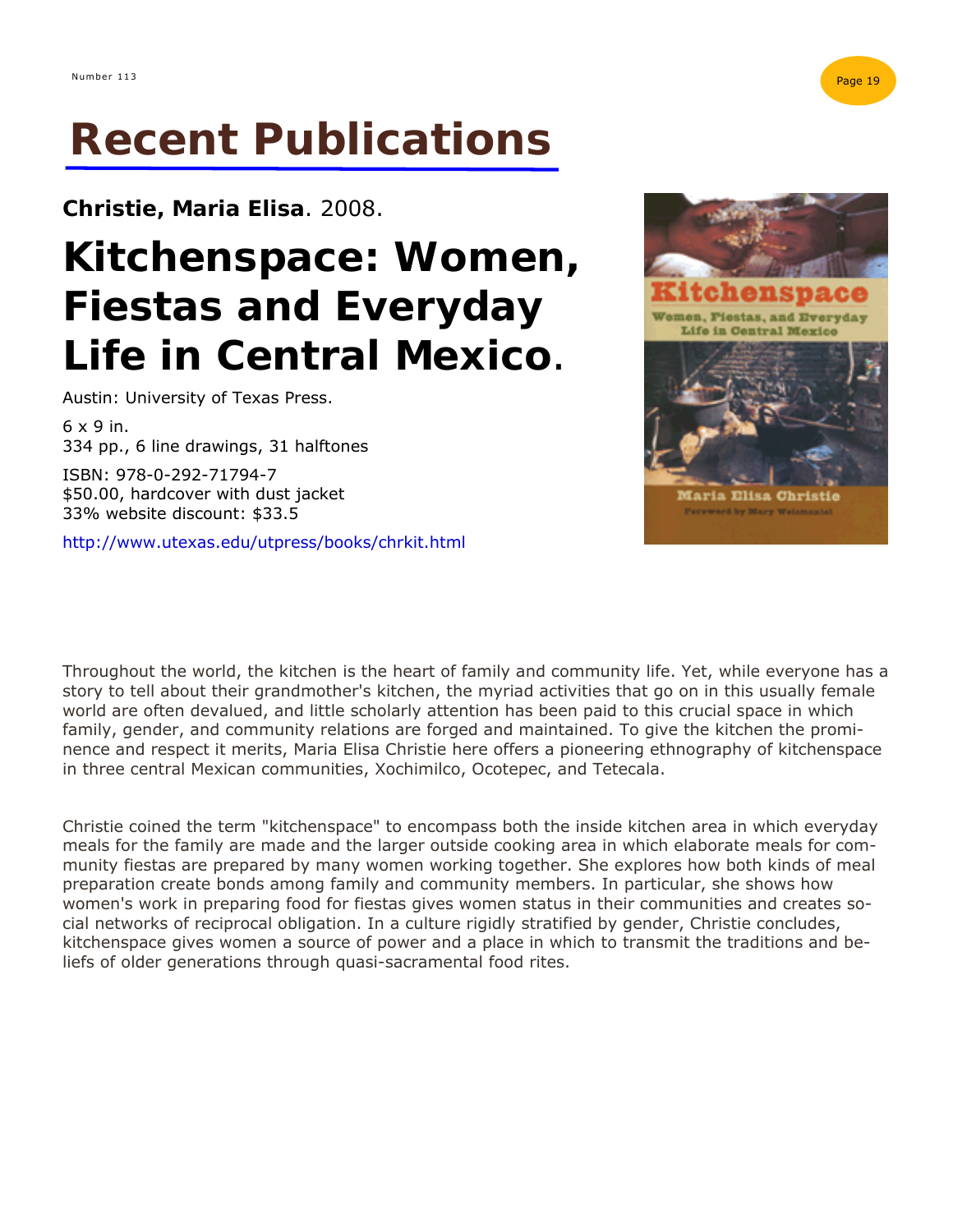**William M. Denevan** and **Kent Mathewson**, editors

## **Carl Sauer on Culture and Landscape: Readings and Commentaries.**

Louisiana State University Press, Baton Rouge. ISBN: 978-0-8071-3394-1 paper Pages: 288

Size: 6.124 x 9.25

Illustrations: 1 halftone, 2 line drawings, 3 charts

\$40.00



#### http://www.lsu.edu/lsupress/bookPages/9780807133941.html

Perhaps one of the most distinctive and studied geographers of the twentieth century, Carl O. Sauer (1889–1975) had influence that extends well beyond the confines of any one discipline. With a focus on historical and cultural geography, Sauer's essays have garnered praise from poets, natural historians, and social scientists alike who continue to explore Sauer's work. In *Carl Sauer on Culture and Landscape*, editors William M. Denevan and Kent Mathewson have compiled thirty-seven of Sauer's original works, including rare early writings, articles in now largely inaccessible publications, and transcriptions of key oral presentations that remain little known.

A student of the relationships between land and life, people and places, Sauer helped establish landscape studies in cultural geography and paved the way for paradigmatic shifts in the scholarly assessment of Native American history. By strongly advocating a land ethic, "a responsible stewardship of the sustaining earth," for his own and for future generations, Carl Sauer supplied an esthetic rationale and a historical perspective to the environmental movement.

The volume opens with two extended essays on Sauer's critics and his works. Essays by prominent geographers and other authorities on Sauer introduce each section of the book, adding a contemporary element to the presentation and interpretation of Sauer's life and scholarship in areas such as soil conservation, man in nature, and cultivated plants. A complete bibliography of his publications and an extensive compilation of commentaries on his life and work make this an indispensable reference.

*Carl Sauer on Culture and Landscape* sheds new light on Sauer's contributions to the history of geographic thought, sustainable land use, and the importance of biological and cultural diversity—all of which remain key issues today

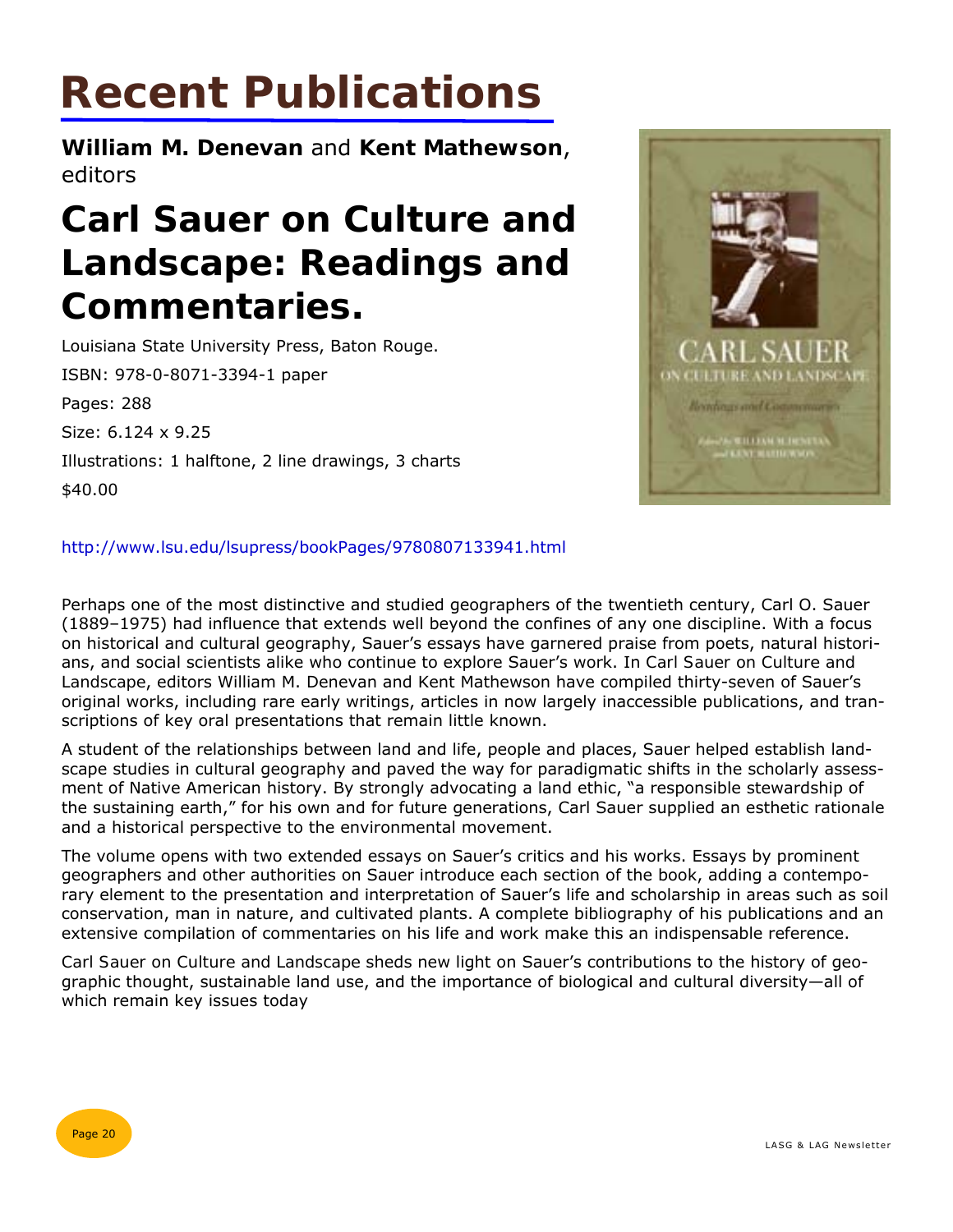**Reade, Jennifer** and **Catherine Nolin**  (2008)

## **Empowering Women: Community Development in Rural Guatemala.**

Saarbrücken, Germany: VDM Müller.

http://www.amazon.com/Empowering-Women-Community-Development-Guatemala/dp/3639004051/ ref=sr\_1\_1?ie=UTF8&s=books&qid=1241733908&sr=1-1

http://www.amazon.ca/Empowering-Women-Community-Development-Guatemala/dp/3639004051/ref=sr\_1\_1? ie=UTF8&s=books&qid=1213827492&sr=8-1

Paperback, 156 pages ISBN 978-36390040052 Size: 8.7 x 5.9 inches

Gender is central to the organization and functioning of Guatemalan society. In many Guatemalan communities, men work within the public and political domain while indigenous women's participation in rural highland communities is usually identified in the context of community development. Spanish -language illiteracy, family power relations, and a machismo culture have limited or EXCLUDED the public and political participation of women. At the extreme, Guatemalan women are targeted for murder and mutilation in rural and urban areas -- a phenomenon called femicide/feminicide -- simply for being women 'out of place'. In the mainly rural department of Huehuetenango, something else is going on. The organization Asociación de Desarrollo Integral de las Mujeres Huehuetecas (ADIMH) is working towards the INCLUSION of women into the public domain for the betterment of their communities through literacy, education, health, and production projects. In this book, we document the struggles and successes of Huehuetenango women, Huehuetecas, as they work towards community rebuilding after the 36-year internal armed conflict. Based upon our observations we agree with the participants that women's empowerment, as a form of community development, is integral for the future of their communities.



**Community Development** in Rural Guatemala

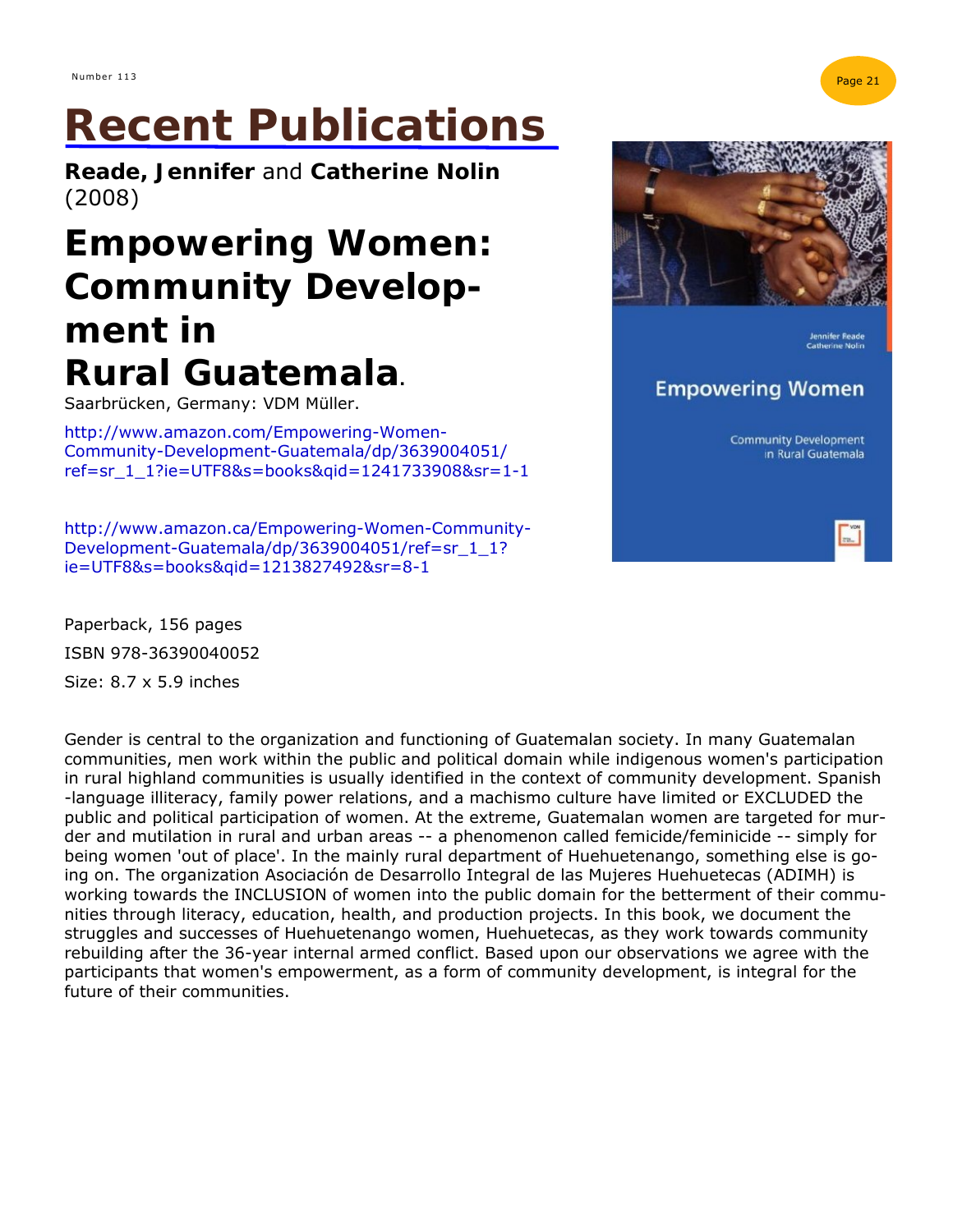## **World Trade and Biological Exchanges Before 1492**

**John L. Sorenson and Carl L. Johannessen** 

Published: April, 2009 Pages: 604 Size: 6x9 ISBN: 9780595524419

**WORLD TRADE AND BIOLOGICAL EXCHANGES BEFORE 1492** 



JOHN L. SORENSON AND CARL L. JOHANNESSEN

http://www.iuniverse.com/Bookstore/BookDetail.aspx?BookId=SKU-000070239

E-Book: \$6.00; Softcover: \$29.95; Hardcover: \$39.95

 People moved into America very early across the Bering Strait. By the fifth millennia B.C.E. tropical sailors brought diseases to America and took plants and animals in both directions.

 Long before Columbus, tropical sailors carefully selected crops from New World highlands and shorelines, wet and dry climates, and took them to the Old World where they were grown in appropriate environments. Medicinal and psychedelic plants were traded and maintained in Egypt and Peru during separate, 1,400-year periods. This implies that maritime trade was continuous.

In this groundbreaking book, learn about:

- 84 plants that were taken from the Americas to the Old World.
- What plants and animals were brought to the Americas.
- Why world trade was essential for transfer of so many.
- Interconnectedness of civilizations had to result from world trade.
- Dating of 18 species by archaeology with radio carbon shows dispersal.
- And much more!

Plants, diseases, and animals from America were distributed throughout the world, across the oceans before 1492. It is time for scientists, teachers, and students to reconsider their beliefs about the early history of civilization with World Trade and Biological Exchanges Before 1492.

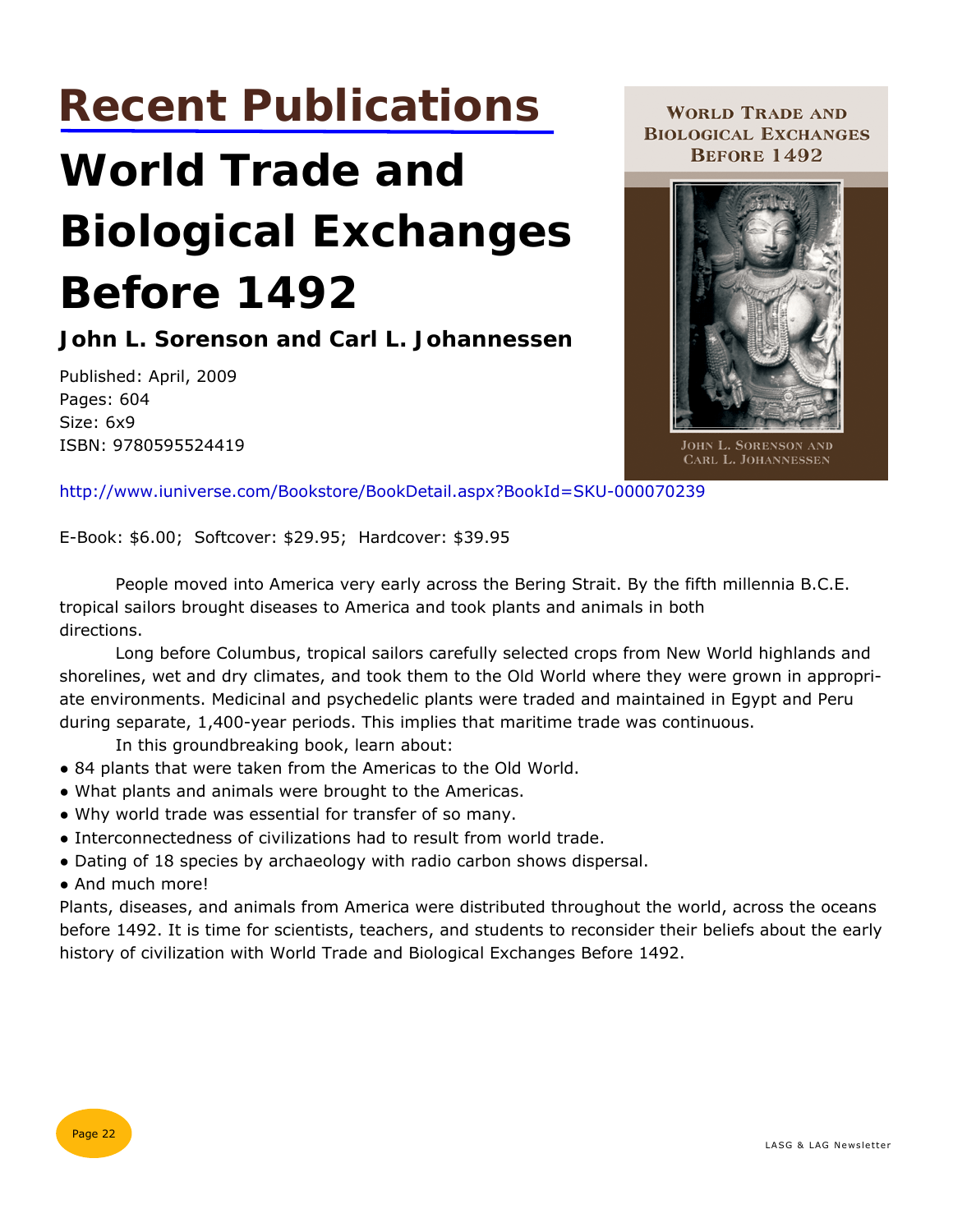

**Bascomb, B**., and **Taylor, Matthew J**. 2008. Ecotourism and Sustainability in Chicacnab, Guatemala. *Focus on Geography* 51(3):11-16.

**Brown, David**, **J. Christopher Brown**, and **Scott Desposato**. 2008. Who gives, who receives, and who wins? Transforming capital into political change through non-governmental organizations. *Comparative Political Studies* 41: 24-47.

**Brown, J. Christopher** . 2008. NGOs and ongoing changes in Latin American society. In *Placing Latin America: Contemporary Themes in Human Geography*. (Eds. **Ed Jackiewicz** and **Fernando Bosco**). Lanham, MD., Rowman and Littlefield.

**Camargo, Alejandro** (2009) "Una tierra bondadosa: progreso y recursos naturales en la región del río San Jorge, siglo XX" en *Historia Crítica* n.37.

**Castañeda, Germán Palacio** (Ed.) (2008) *Historia ambiental de Bogotá y la sabana, 1850-2005*. Bogotá: Universidad Nacional de Colombia.

**Fadiman, Maria**. 2008. "Starvation Taught me Art": Tree Poaching, Gender and Cultural Shifts in Wood Curio Carving in Zimbabwe. *Ethnobotany Research and Applications* 6: 335-346.

**Fadiman, Maria**. 2008. Use of Mocora, Astrocaryum standleyanum (Arecaceae), by three ethnic groups ins Ecuador: differences, similarities and market potential. *Journal of Ethnobiology* Volume 28(1) 92-109.

**Fadiman, Maria**. 2009. How I survived: Jungle Shock (Essay) In *National Geographic Complete Survival Manual*. Sweeney, M., Kayal, M. and Towner, E.(eds.), National Geographic, Washington D.C.

**Fadiman, Maria**. 2008. Natural Resource Use and Cultural Change: Nipa Hut Shingle Processing with Nypa fruticans, Arecaceae, in Palawan, Philippines. *The Florida Geographer* (39: 20-35)

**Fadiman, M**. 2008. Resource Stewardship: Rain Forest Use among Three Ethnic Groups of Ecuador. *Papers of the Applied Geography Conferences* 31: 310-318.

**Gray,Clark**. 2009. "Environment, Land and Rural Out-Migration in theSouthern Ecuadorian Andes." *World Development* 37(2): 457-468.

**Herlihy, Peter H., Jerome E. Dobson, Miguel Aguilar Robledo, Derek A. Smith, John H. Kelly**, and **Aida Ramos Viera**, 2008. A Digital Geography of Indigenous Mexico: Prototype for the American Geographical Society's Bowman Expeditions. *Geographical Review* 98(3): 395-415.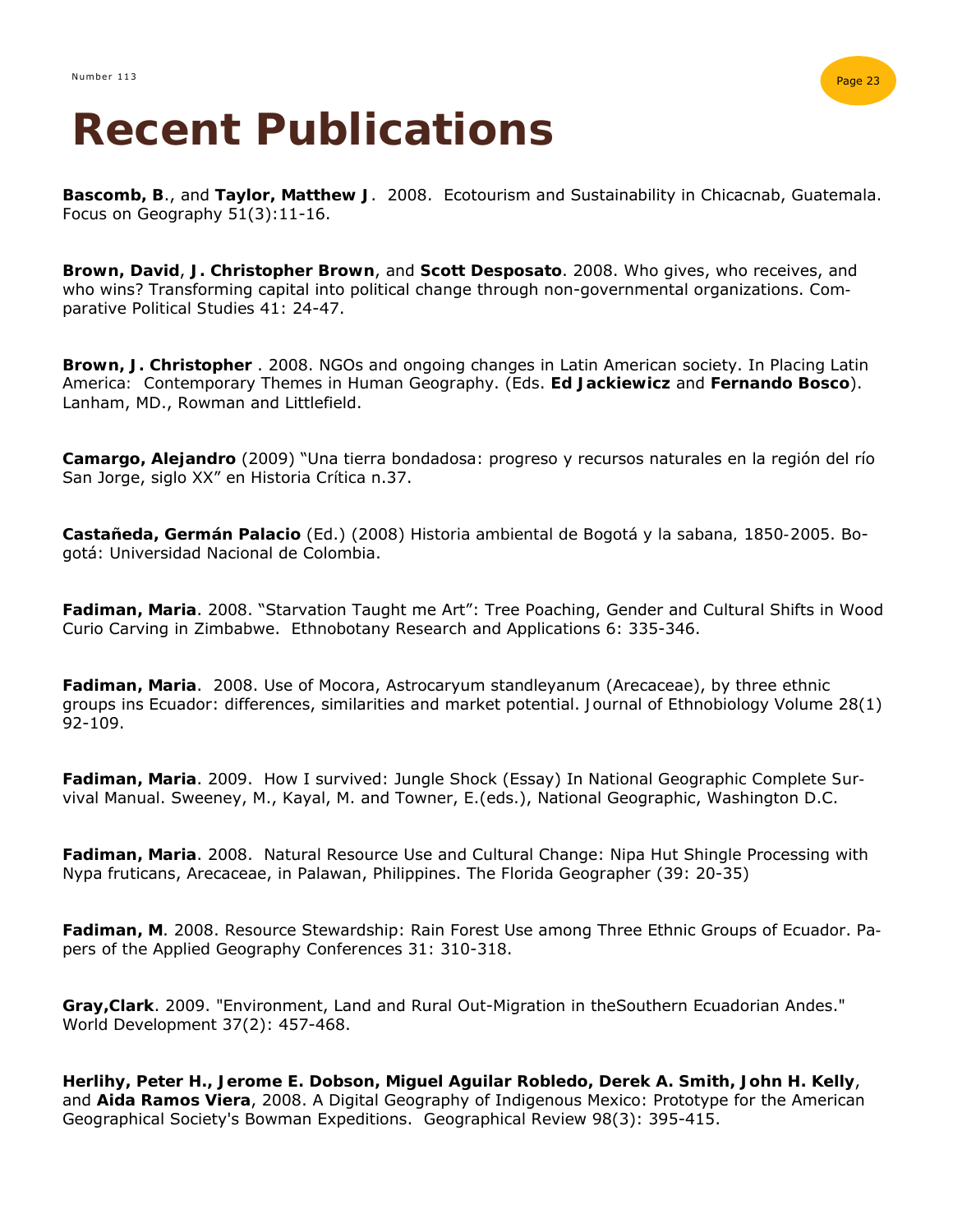

**Jepson, Wendy, J. Christopher Brown**, and **Matthew Koeppe**. 2008. Agricultural intensification on Brazil<sup>1</sup>s soybean frontier in southern Rondônia. In *Land Change Science in the Tropics* (Eds. Andrew Millington and Wendy Jepson). Boston: Springer Publications. Pp. 73-92.

**Lansing, D., P. Bidegaray, D.O. Hansen, K. McSweeney**. 2008. Placing the plantation in smallholder agriculture: evidence from Costa Rica. *Ecological Engineering* 34 (4): 358-372.

**Leal, Claudia** (2008) "Disputas por tagua y minas. Recursos naturales y propiedad territorial en el Pacífico colombiano, 1870-1930" en *Revista Colombiana de Antropología* vol.44 (pp.409-438).

**Nolin, Catherine** (2008) Transformational learning & living: UNBC's delegation to Guatemala. *Ecumenical Task Force for Justice in the Americas Newsletter*, July, p. 1, 10-12. Available at: http:// www.unbc.ca/assets/geography/faculty/nolin/ nolin\_2008\_etfja\_ecumenicaltask\_force\_for\_justice\_in\_the\_americas\_copy2.pdf

**Schmook, B**. and **Claudia Radel**. 2008. "International Labor Migration from a Tropical Development Frontier: Globalizing Households and an Incipient Forest Transition-the Southern Yucatán Case." *Human Ecology* 36(6): 891-908. http://www.springerlink.com/content/j6247240225pr418/? p=9bf3221bc54647888ec60849eb4bae07π=7

**Smith, Derek A**., 2008. The spatial patterns of indigenous wildlife use in western Panama: Implications for conservation management. *Biological Conservation* 141(4):925-937.

**Smith, Jeffrey S.** 2009. Three Generations of International Tourist Resorts in Mexico <http://www.kstate.edu/geography/JSSmith/Mex\_Tourism\_GRi.pdf>. *Geographischi Rundschau International Edition* 5  $(1):4-10.$ 

**Smith, Jeffrey S**. 2008. Barranca del Cobre: North America's Other Majestic Canyon <http://www.kstate.edu/geography/JSSmith/Cppr\_Cnyn\_%20FOCUS\_2008.pdf>. *FOCUS on Geography* 51(3):1-10.

**Smith, Jeffrey S**. 2008. The Impact of Transnational Migration and Remittances on Quality-of-Life in Chalchihuites, Zacatecas <http://www.k-state.edu/geography/JSSmith/Mig\_Impact\_JOLLAS\_2008.pdf>. *Journal of Latino-Latin American Studies* 3(1):104-121.

**Steinberg, Michael K**. and **Taylor, Matthew J**. 2009. The Direct and Indirect Impacts of Population Growth and Economic Development on Maize (Zea Mays L.) Diversity in Highland Guatemala. *Area 41* (1): 72-81.

**Steinberg, Michael K**. and **Taylor, Matthew J**. 2008. Guatemala's Altos de Cuchumatán: Landscape Changes on the High Frontier. *Mountain Research and Development* 28(3-4): 255-262.

**Tillman, Benjamin F**. 2008. "Not always oriented: Honduran plaza-church locational relations," In *Ethno- and Historical Geographic Studies in Latin America: Essays honoring William V. Davidson*, ed. Kent Mathewson, Peter Herlihy, and Craig Revels, pp. 177-192. Geoscience and Man vol. 40, Baton Rouge: Geoscience Publications, Louisiana State University Department of Geography and Anthropology.

**Wilder, Margaret** (2008). Equity and Water in Mexico's Changing Institutional Landscape in John M. Whiteley, Helen Ingram, and Richard Warren Perry, eds., *Water, Place, and Equity*. Cambridge, MA and London: MIT Press, pp. 95-116.